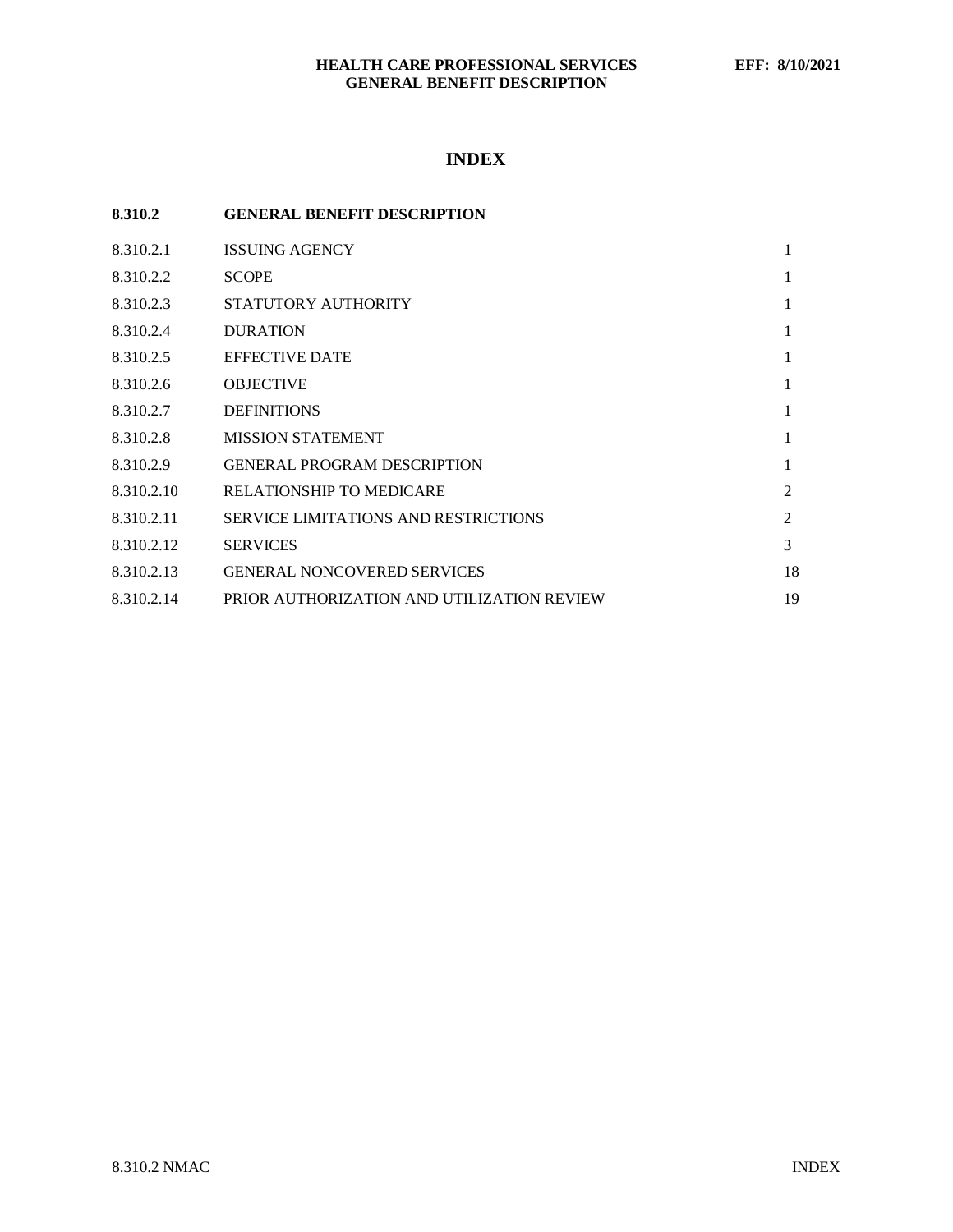# **TITLE 8 SOCIAL SERVICES CHAPTER 310 HEALTH CARE PROFESSIONAL SERVICES GENERAL BENEFIT DESCRIPTION**

<span id="page-1-0"></span>**8.310.2.1 ISSUING AGENCY:** New Mexico Human Services Department (HSD). [8.310.2.1 NMAC - Rp, 8.310.2.1 NMAC, 1/1/2014]

<span id="page-1-1"></span>**8.310.2.2 SCOPE:** The rule applies to the general public. [8.310.2.2 NMAC - Rp, 8.310.2.2 NMAC, 1/1/2014]

<span id="page-1-2"></span>**8.310.2.3 STATUTORY AUTHORITY:** The New Mexico medicaid program and other health care programs are administered pursuant to regulations promulgated by the federal department of health and human services under Title XIX of the Social Security Act as amended or by state statute. See NMSA 1978, Sections 27-2- 12 et seq.

[8.310.2.3 NMAC - Rp, 8.310.2.3 NMAC, 1/1/2014]

<span id="page-1-3"></span>**8.310.2.4 DURATION:** Permanent.

[8.310.2.4 NMAC - Rp, 8.310.2.4 NMAC, 1/1/2014]

<span id="page-1-4"></span>**8.310.2.5 EFFECTIVE DATE:** January 1, 2014, unless a later date is cited at the end of a section. [8.310.2.5 NMAC - Rp, 8.310.2.5 NMAC, 1/1/2014]

<span id="page-1-5"></span>**8.310.2.6 OBJECTIVE:** The objective of this rule is to provide instructions for the service portion of the New Mexico medical assistance programs (MAP). [8.310.2.6 NMAC - Rp, 8.310.2.6 NMAC, 1/1/2014]

# <span id="page-1-6"></span>**8.310.2.7 DEFINITIONS:** [**RESERVED**]

<span id="page-1-7"></span>**8.310.2.8 MISSION STATEMENT:** To transform lives. Working with our partners, we design and deliver innovative, high quality health and human services that improve the security and promote independence for New Mexicans in their communities.

[8.310.2.8 NMAC - Rp, 8.310.2.8 NMAC, 1/1/2014; A, 8/10/2021]

### <span id="page-1-8"></span>**8.310.2.9 GENERAL PROGRAM DESCRIPTION:**

**A.** The New Mexico medical assistance division (MAD) pays for medically necessary health care services furnished by a MAD enrolled medical provider. See 42 CFR 440.210; Section 27-2-16 NMSA 1978 (Repl. Pamp. 1991).

**B.** MAD pays for medically necessary behavioral health professional services including assessments, evaluations, and therapy required by the condition of the medical assistance program (MAP) eligible recipient. See 42 CFR Sections 440.40, 440.60(a) and 441.571.

**C.** MAD covers services which are medically necessary for the diagnosis or treatment of illnesses, injuries or conditions of a MAP eligible recipient, as determined by MAD or its designee. All services must be furnished within the limits of the MAD New Mexico administrative code (NMAC) rules policies and instructions within the scope of practice defined by the provider's licensing board, scope of practice act, or regulatory authority. Any claim submitted for reimbursement is subject to review by MAD or its designee to verify the medical necessity of the service. All claims are subject to pre-payment or post-payment review and recoupment.

**D.** HSD, through MAD, is responsible for the administration of the medicaid program and other health care programs. This joint federal and state program provides payment for medically necessary health services furnished to MAP eligible recipients.

**E.** A provider must be eligible for participation as a MAD approved provider at the time services are furnished. MAD does not cover services performed during a time period when the provider or facility did not meet required licensing or certification requirement.

**F.** If a MAP eligible recipient is enrolled with a MAD managed care organization (MCO), the provider must contact that member's MCO for specific reimbursement information. A MCO contracted with the state of New Mexico is not required to follow the MAD fee-for-service (FFS) fee schedules or reimbursement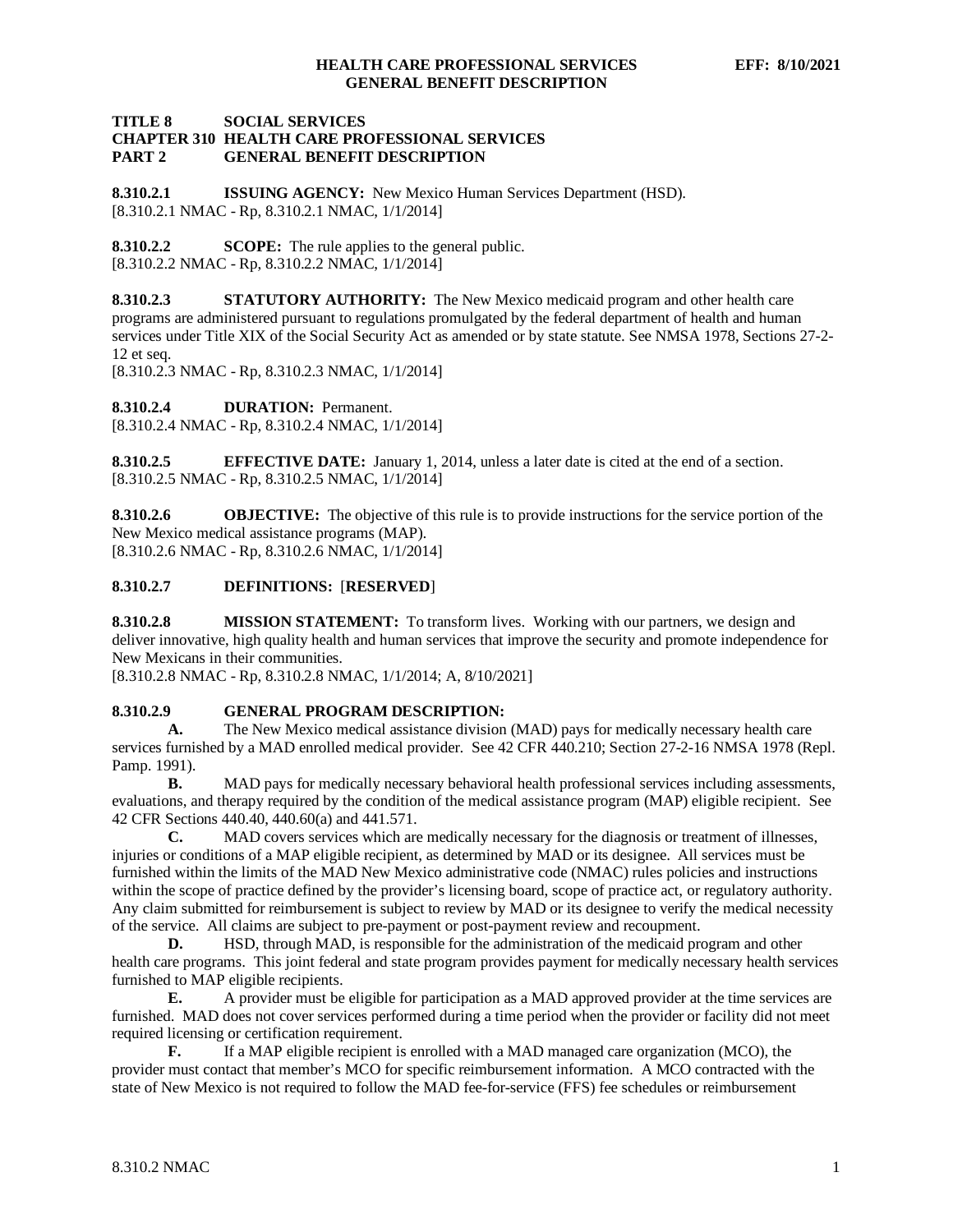methodologies unless otherwise instructed by MAD. Reimbursement arrangements are determined contractually between the MCO and the provider. [8.310.2.9 NMAC - N, 1/1/2014]

<span id="page-2-0"></span>**8.310.2.10 RELATIONSHIP TO MEDICARE:** MAD covers medically necessary health services furnished to a MAP eligible recipient who meets specific income, resource and eligibility standards. Medicare is a federal program which offers health insurance coverage to MAP eligible recipient 65 years of age and older, to those who have received disability benefits for 24 consecutive months, to those who have end stage renal disease, and to other MAP eligible recipients as specified by other provisions of the Social Security Act.

**A.** New Mexico has entered into an agreement with the social security administration to pay a medicaid MAP eligible recipient's premium for medicare part B, and under some circumstances, medicare part A premiums.<br>**B.** 

**B.** After medicare has made payment for services, MAD pays for the medicare co-insurance, deductible and copayment amounts for a MAP eligible recipient subject to the following reimbursement limitations.

**(1)** Medicaid payment for the co-insurance, deductible, copayment or other patient responsibility is limited such that the payment from medicare, plus the amount allowed by MAD for the coinsurance, copayment and deductible, shall not exceed the MAD allowed amount for the service. When the medicare payment exceeds the amount that medicaid would have allowed for the service, no payment is made for the co-insurance, copayment, deductible or other patient responsibility. The claim is considered paid in full. The provider may not collect any remaining portion of the medicare co-insurance, copayment or deductible from the MAP eligible recipient or his or her authorized representative. For services for which medicare part B applies a 50 percent co-insurance rate, medicare co-insurance, copayment and deductible amounts are paid at an amount that allows the provider to receive more than MAD allowed amount, not to exceed a percentage determined by HSD.<br>(2) MAD will pay toward the medicare co-insurance and deductible to the extent that the

**(2)** MAD will pay toward the medicare co-insurance and deductible to the extent that the amount paid by medicare and the allowed medicare co-insurance, deductible and copayment together do not exceed the MAD allowable amount. MAD will pay the full medicare co-insurance and deductible when MAD does not have a specific amount allowed for the service. When MAD does not use an equivalent payment methodology for a service, the full coinsurance, deductible and copayment amounts will be paid. This occurs when providers are paid at encounter rates, percent of billed charges followed by cost settlements, or when providers are entitled to a full reimbursement rate such as for federally qualified health centers and hospital outpatient prospective payment system reimbursement.

[8.310.2.10 NMAC - Rp, 8.300.1.10 NMAC, 1/1/2014]

<span id="page-2-1"></span>**8.310.2.11 SERVICE LIMITATIONS AND RESTRICTIONS:** MAD covers the following services with the frequency limits indicated. For purpose of this rule, a provider is considered part of the same provider group if he or she practices in the same office or clinic or has direct access to the MAP eligible recipient's medical or behavioral health records. Exceeding these limits requires prior authorization.

**A. Office visits in a practitioner's office:** Visits are limited to one-per-day from the same provider or provider group, unless the claim documents a change in the MAP eligible recipient's condition that could not have been anticipated at the first visit.

**B. Physical medicine modalities in a professional practitioner's office:** These modalities are limited to three-per-month. The limit is met when the same modality is performed three times during a calendar month, when three different modalities are performed during a month, or when three different modalities are performed during one visit.

**C. Physical medicine procedures and kinetic activities in a professional practitioner's office:**  These services are limited to three-per-month from the same provider or provider group. The limit is met when the same procedure is performed three times during a calendar month, when three different procedures are performed during a month, or when three procedures are performed during one visit.

**D. Manipulation, osteo-manipulative therapy, or myofacial release in a professional practitioner's office:** These services are limited to three manipulations per calendar month, regardless of the area or areas manipulated. The limit is met when a manipulation of three different areas or of the same area at three different visits is performed during a month.

**E. Medically necessary services:** All services are limited to those that are medically necessary, including the length of time and the frequency of service. [8.310.2.11 NMAC - Rp, 8.310.2.13 NMAC, 1/1/2014]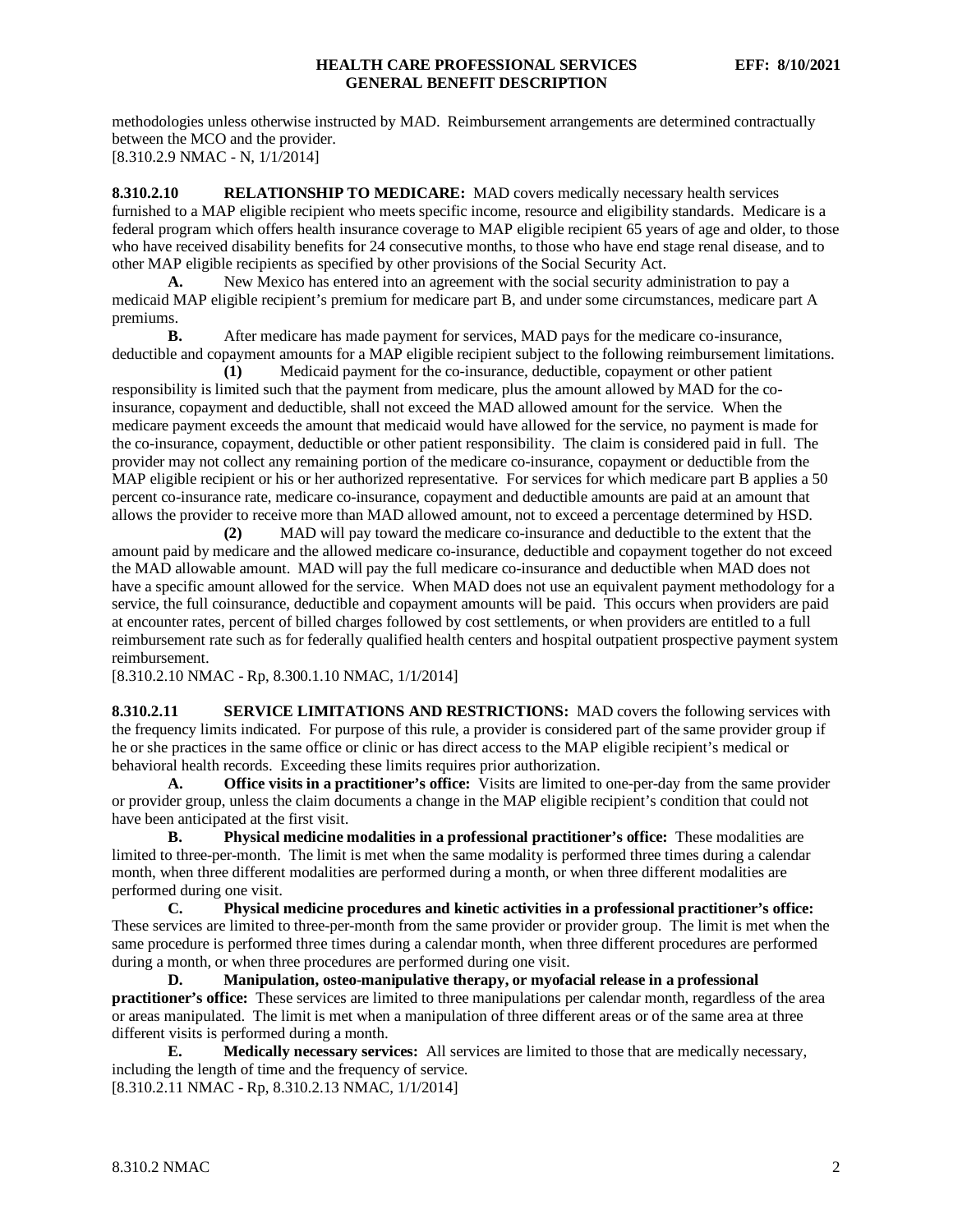<span id="page-3-0"></span>**8.310.2.12 SERVICES:** MAD covers services and procedures that are medically necessary for the diagnosis and treatment of an illness or injury as indicated by the MAP eligible recipient's condition. All services must be furnished within the limits of provider program rules and within the scope of their practice board and licensure.

# **A. Medical practitioner services:**

**(1)** Second surgical opinions: MAD covers second opinions when surgery is considered.

**(2)** Services performed in an outpatient setting: MAD covers procedures performed in the office, clinic or as outpatient institutional services as alternatives to hospitalization. These procedures are those for

which an overnight stay in a hospital is seldom necessary.<br>(a) A MAP eligible recipi **(a)** A MAP eligible recipient may be hospitalized if he or she has existing medical conditions that predispose him or her to complications even with minor procedures.

**(b)** Claims may be subject to pre-payment or post-payment review.

**(c)** Medical justification for performance of these procedures in a hospital must be documented in the MAP eligible recipient's medical record.

**(3)** Noncovered therapeutic radiology and diagnostic imaging services: MAD does not pay for kits, films or supplies as separate charges. All necessary materials and minor services are included in the service or procedure charge. Reimbursement for imaging procedures includes all materials and minor services necessary to perform the procedure. MAD does not pay an additional amount for contrast media except in the following instances:

**(a)** radioactive isotopes;

**(b)** non-ionic radiographic contrast material; or

**(c)** gadolinium salts used in magnetic resonance imaging.

**(4)** Midwives services: MAD covers services furnished by certified nurse midwives or licensed midwives within the scope of their practice, as defined by state laws and rules and within the scope of their practice board and licensure. Reimbursement for midwife services is based on one global fee, which includes prenatal care, delivery and postnatal care.

**(a)** Separate trimesters completed and routine vaginal delivery can be covered if a MAP eligible recipient is not under the care of one provider for the entire prenatal, delivery and postnatal periods.

**(b)** MAD covers laboratory and diagnostic imaging services related to pregnancy. These services can be billed separately.

**(c)** MAD covers gynecological or obstetrical ultrasounds without requiring a prior authorization of any kind.

**(d)** MAD covers a MAP eligible pregnant recipient's labor and delivery services at a New Mexico department of health (DOH) licensed birth center through the "Birthing Options Program" (BOP). MAD reimburses the birth center facility and the rendered services of a midwife separately. BOP services are provided by an eligible midwife that enrolls as a BOP provider with the human services department/medical assistance division (HSD/MAD). The facility must comply with all DOH licensing requirements, including limiting licensure. The facility must maintain all clinical documentation, including schedules, for the period of time as required under 8.302.1 NMAC. The program does not cover the full scope of midwifery services nor replace pediatric care that should occur at a primary care clinic.

**(e)** Non-covered midwife services: Midwife services are subject to the limitation and coverage restrictions which exist for other MAD services. MAD does not cover the following specific services furnished by a midwife:

**(i)** oral medications or medications, such as ointments, creams, suppositories, ophthalmic and otic preparations which can be appropriately self-administered by the MAP eligible recipient;

midwife;

**(ii)** services furnished by an apprentice; unless billed by the supervising

**(iii)** an assistant at a home birth unless necessary based on the medical condition of the MAP eligible recipient which must be documented in the claim.

**B. Pharmaceutical, vaccines and other items obtained from a pharmacy:** MAD does not cover drug items that are classified as ineffective by the food and drug administration (FDA) and antitubercular drug items that are available from the public health department. In addition, MAD does not cover personal care items or pharmacy items used for cosmetic purposes only. Transportation to a pharmacy is not a MAD allowed benefit with the exception for justice-involved MAP eligible recipients who are released from incarceration at a correctional facility within the first seven days of release.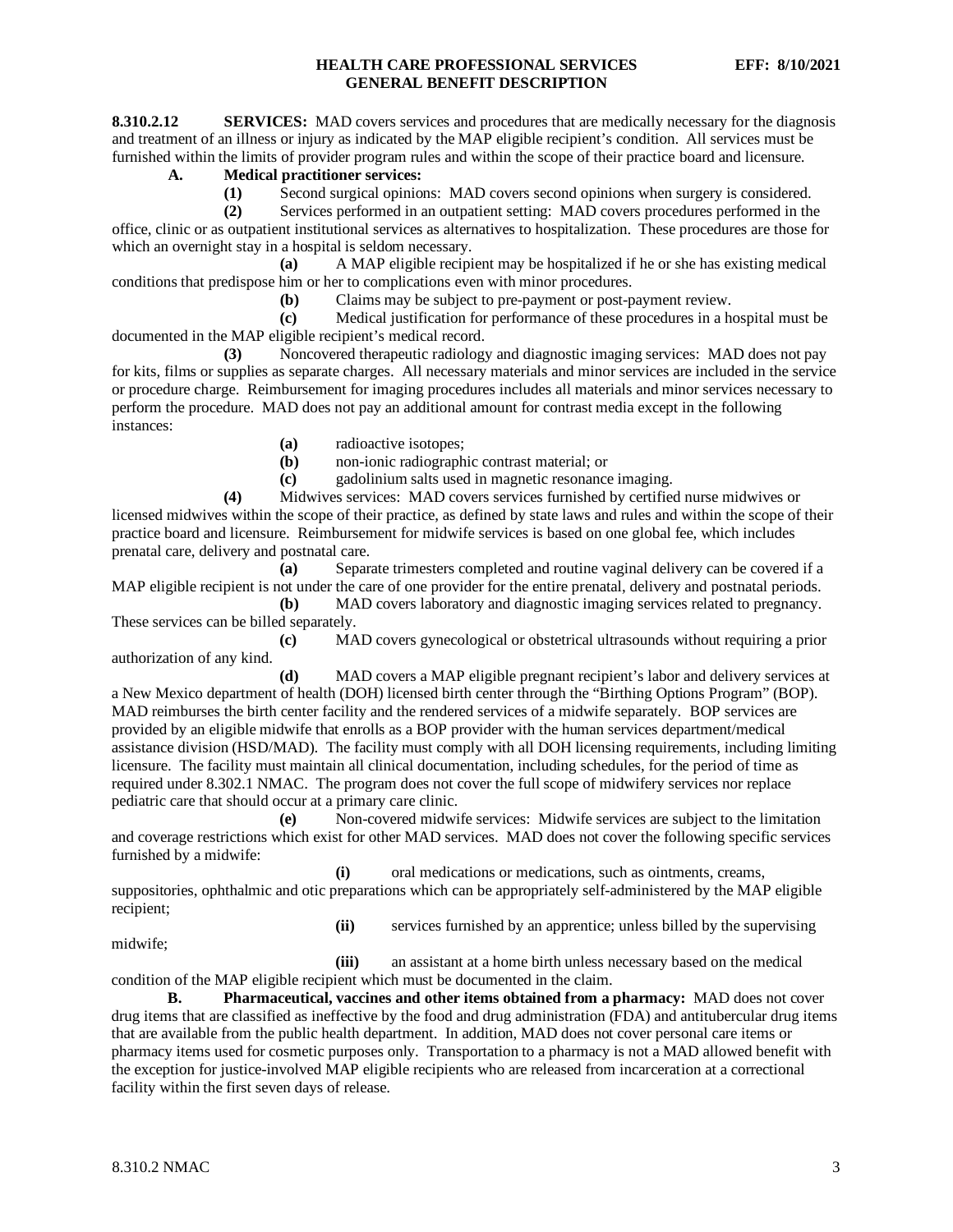**C. Laboratory and diagnostic imaging services:** MAD covers medically necessary laboratory and diagnostic imaging services ordered by primary care provider (PCP), physician assistant (PA), certified nurse practitioner (CNP), or clinical nurse specialists (CNS) and performed in the office by a provider or under his or her supervision by a clinical laboratory or a radiology laboratory, or by a hospital-based clinical laboratory or radiology laboratory that are a enrolled MAD provider. See 42 CFR Section 440.30.

**(1)** MAD covers interpretation of diagnostic imaging with payment as follows: when diagnostic radiology procedures, diagnostic imaging, diagnostic ultrasound, or non-invasive peripheral vascular studies are performed in a hospital inpatient or outpatient setting, payment is made only for the professional component of the service. This limitation does not apply if the hospital does not bill for any component of the radiology procedures and does not include the cost associated with furnishing these services in its cost reports.

**(2)** A provider may bill for the professional components of imaging services performed at a hospital or independent radiology laboratory if the provider does not request an interpretation by the hospital radiologist.

**(3)** Only one professional component is paid per radiological procedure.

**(4)** Radiology professional components are not paid when the same provider or provider group bills for professional components or interpretations and for the performance of the complete procedure.

**(5)** Professional components associated with clinical laboratory services are payable only when the work is actually performed by a pathologist who is not billing for global procedures and the service is for anatomic and surgical pathology only, including cytopathology, histopathology, and bone marrow biopsies, or as otherwise allowed by the medicare program.

**(6)** Specimen collection fees are payable when obtained by venipuncture, arterial stick, or urethral catheterization, unless a MAP eligible recipient is an inpatient of a nursing facility or hospital.

**(7) Noncovered laboratory services:** MAD does not cover laboratory specimen handling, mailing, or collection fees. Specimen collection is covered only if the specimen is drawn by venipuncture, arterial stick, or collected by urethral catheterization from a MAP eligible recipient who is not a resident of a NF or hospital. MAD does not cover the following specific laboratory services:

**(a)** clinical laboratory professional components, except as specifically described under covered services above;

**(b)** specimens, including pap smears, collected in a provider's office or a similar facility and conveyed to a second provider's office, office laboratory, or non-certified laboratory;

**(c)** laboratory specimen handling or mailing charges;

services; and

**(e)** laboratory specimen collection fees for a MAP eligible recipient in NF or

**(d)** specimen collection fees other than those specifically indicated in covered

inpatient hospital setting.

**D. Reproductive health services:** MAD pays for family planning and other related health services (see 42 CFR Section 440.40(c)) and supplies furnished by or under the supervision of a MAD enrolled provider acting within the scope of his or her practice board or licensure.

**(1)** Prior to performing medically necessary surgical procedures that result in sterility, providers must complete a "*sterilization consent*" or a "*hysterectomy acknowledgment/consent*" form. MAD covers a medically necessary sterilization under the following conditions. See 42 CFR Section 441.251 et seq:

**(a)** a MAP eligible recipient 21 years and older at the time consent is obtained;

a MAP eligible recipient is not mentally incompetent; mentally incompetent is a declaration of incompetency as made by a federal, state, or local court; a MAP eligible recipient can be declared competent by the court for a specific purpose, including the ability to consent to sterilization;

**(c)** a MAP eligible recipient is not institutionalized; for this section,

institutionalized is defined as:

**(i)** an individual involuntarily confined or detained under a civil or criminal statute in a correctional or rehabilitative facility, including a psychiatric hospital or an intermediate care facility for the care and treatment of mental illness;

**(ii)** confined under a voluntary commitment in a psychiatric hospital or other facility for the care and treatment of mental illness;

**(d)** a MAP eligible recipient seeking sterilization must be given information regarding the procedure and the results before signing a consent form; this explanation must include the fact that sterilization is a final, irreversible procedure; a MAP eligible recipient must be informed of the risks and benefits associated with the procedure;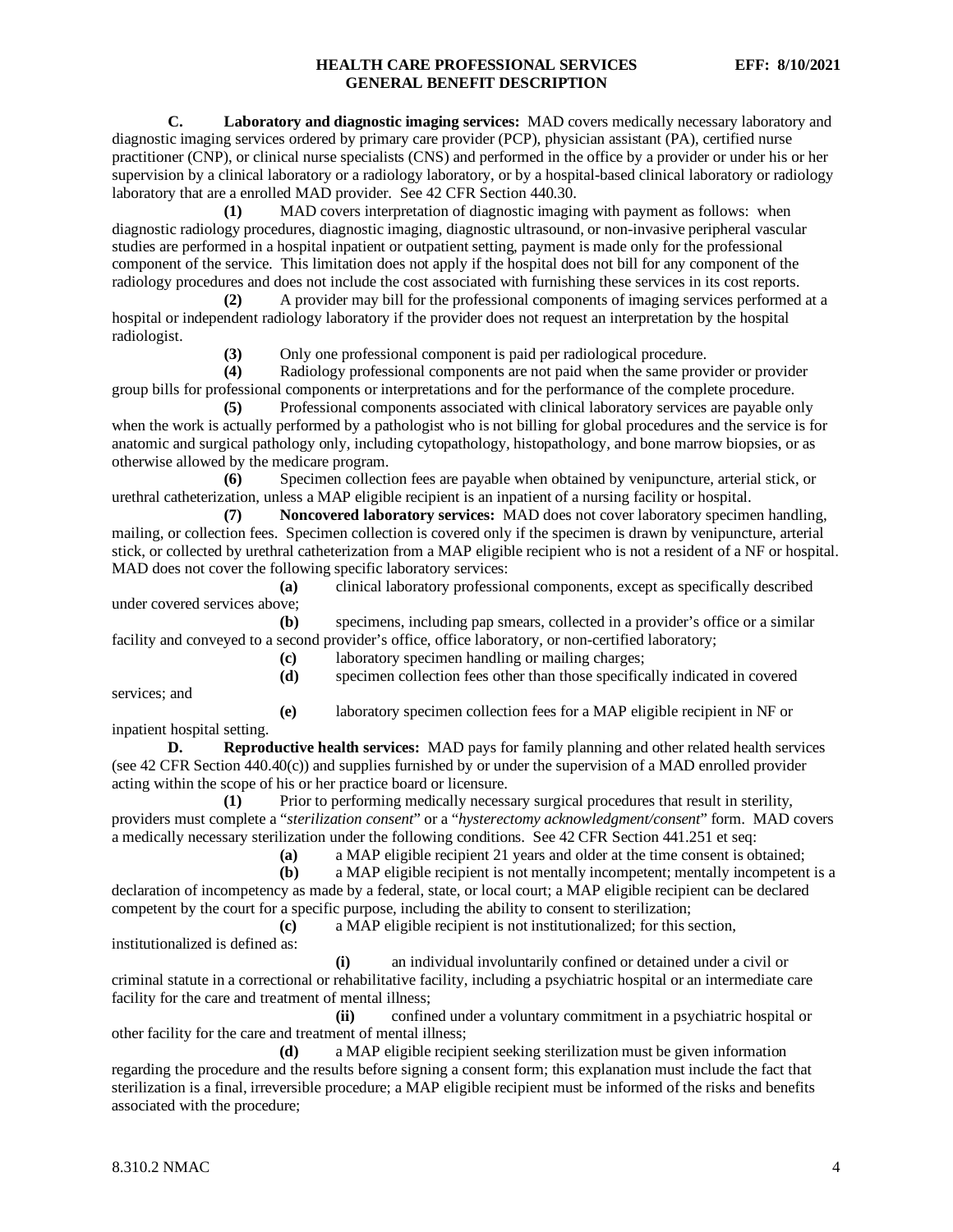**(e)** a MAP eligible recipient seeking sterilization must also be instructed that his or her consent can be withdrawn at any time prior to the performance of the procedure and that he or she does not lose any other MAD benefits as a result of the decision to have or not have the procedure; and

**(f)** a MAP eligible recipient voluntarily gives informed consent to the sterilization procedure. See 42 CFR Section 441.257(a); and

**(g)** a MAP eligible recipient's informed consent to the sterilization procedure must be attached to the claim.

**(2)** Hysterectomies: MAD covers only a medically necessary hysterectomy. MAD does not cover a hysterectomy performed for the sole purpose of sterilization. See 42 CFR Section 441.253.

**(a)** Hysterectomies require a signed, voluntary informed consent which acknowledges the sterilizing results of the hysterectomy. The form must be signed by the MAP eligible recipient prior to the operation.

**(b)** Acknowledgement of the sterilizing results of the hysterectomy is not required from a MAP eligible recipient who has been previously sterilized or who is past child-bearing age as defined by the medical community. In this instance, the PCP signs the bottom portion of the hysterectomy form which states the MAP eligible recipient has been formerly sterilized, and attaches it to the claim.

**(c)** An acknowledgement can be signed after the fact if the hysterectomy is performed in an emergency.

**(3)** Birthing options services (BOP): MAD covers a MAP eligible pregnant recipient's labor and delivery services at a New Mexico department of health (DOH) licensed birth center through BOP. The BOP is an out-of-hospital birthing option for pregnant women enrolled in the medicaid program who are at low-risk for adverse birth outcomes. BOP services are provided by an eligible midwife that enrolls as a BOP provider with human services department/medical assistance division (HSD/MAD). The BOP services are specifically for basic obstetric care for uncomplicated pregnancies and childbirth, including immediate newborn care that is limited to stabilization of the baby during this transition. The program does not cover the full scope of midwifery services nor replace pediatric care that should occur at a primary care clinic.

**(4)** Other covered services: MAD covers medically necessary methods, procedures, pharmaceutical supplies and devices to prevent unintended pregnancy or contraception.

**(5)** Noncovered reproductive health care: MAD does not cover the following specific services:

- **(a)** sterilization reversal services;
- **(b)** fertility drugs;
- **(c)** in vitro fertilization;
- **(d)** artificial insemination;
- **(e)** hysterectomies performed for the sole purpose of family planning;
- **(f)** induced vaginal deliveries prior to 39 weeks unless medically indicated;
- **(g)** caesarean sections unless medically indicated; and
- **(h)** elective procedures to terminate a pregnancy.

**E. Nutritional services:** MAD covers medically necessary nutritional services which are based on scientifically validated nutritional principles and interventions which are generally accepted by the medical community and consistent with the physical and medical condition of the MAP eligible recipient. MAD covers only those services furnished by PCP, licensed nutritionists or licensed dieticians. MAD covers the following services:

**(1)** Nutritional assessments for a pregnant MAP eligible recipient and for a MAP eligible recipient under 21 years of age through the early and periodic screening, diagnosis and treatment (EPSDT) program. Nutritional assessment is defined as an evaluation of the nutritional needs of the MAP eligible recipient based upon appropriate biochemical, anthropometric, physical and dietary data to determine nutrient needs and includes recommending appropriate nutritional intake.

**(2)** Nutrition counseling to or on behalf of a MAP eligible recipient under 21 years of age who has been referred for a nutritional need. Nutrition counseling is defined as advising and helping a MAP eligible recipient obtain appropriate nutritional intake by integrating information from the nutrition assessment with information on food, other sources of nutrients and meal preparation, consistent with cultural background and socioeconomic status.

**(3)** Noncovered nutritional services: MAD covers only those services furnished by a PCP, licensed nutritionist or licensed dietician. MAD does not cover the following specific services:

**(a)** services not considered medically necessary for the condition of the MAP eligible recipient as determined by MAD or its designee;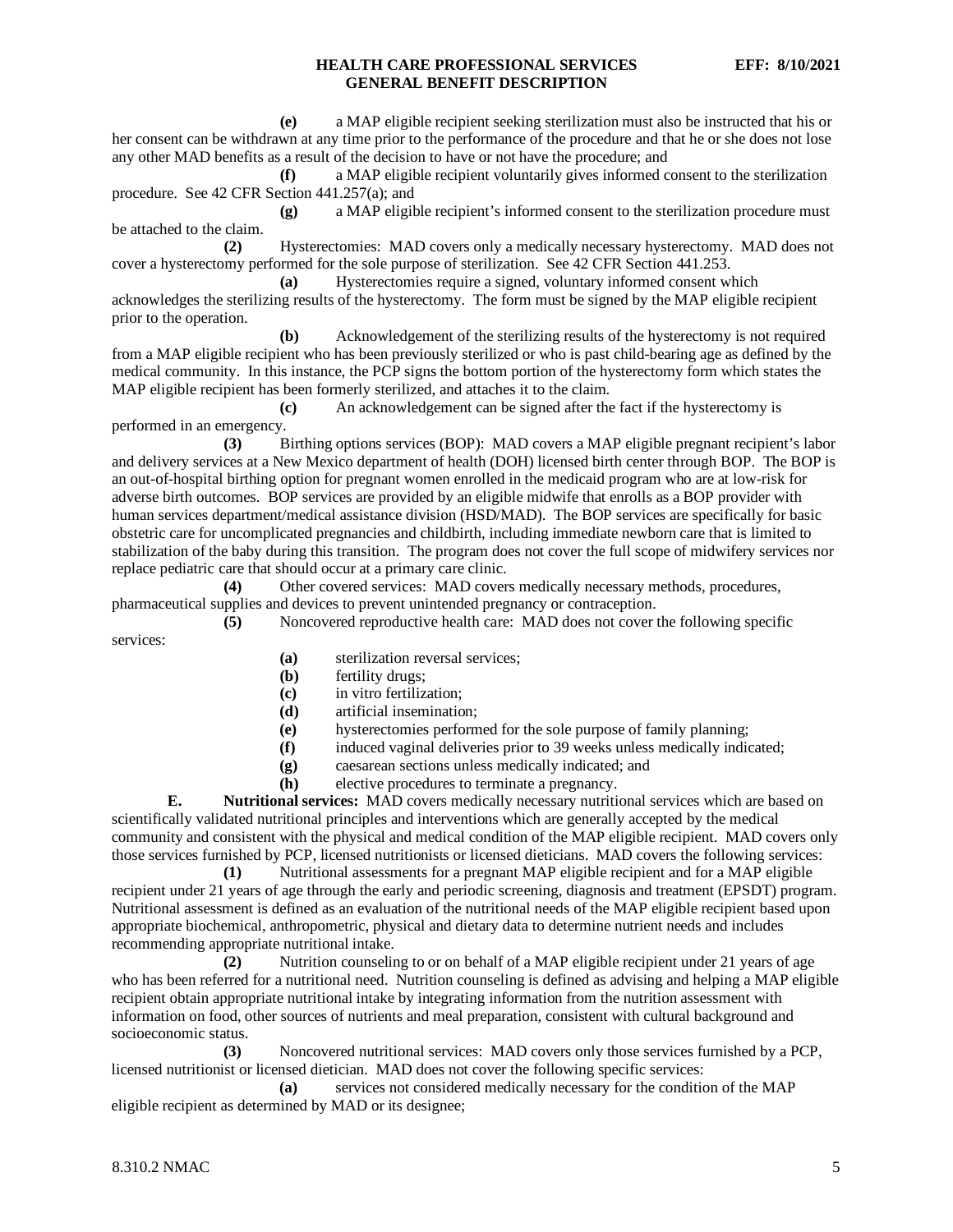- **(b)** dietary counseling for the sole purpose of weight loss;
- **(c)** weight control and weight management programs; and
- **(d)** commercial dietary supplements or replacement products marketed for the

primary purpose of weight loss and weight management; see 8.324.4 NMAC.

**F. Transplant services:** Non-experimental transplant services are covered. MAD covered transplantation services include hospital, a PCP, laboratory, outpatient surgical, and other MAD covered services necessary to perform the selected transplantation for the MAP eligible recipient and donor.

**(1)** Due to special medicare coverage available for individuals with end-stage renal disease, medicare eligibility must be pursued by the provider for coverage of a kidney transplant before requesting MAD reimbursement.

**(2)** MAD covers the MAP eligible recipient's and donor's related medical, transportation, meals and lodging services for non-experimental transplantation.

**(3)** MAD does not cover transplant procedures, treatments, use of a drug, biological product, a product or a device which are considered unproven, experimental, investigational or not effective for the condition for which they are intended or used.

**(4)** A written prior authorization must be obtained for any transplant, with the exception of a cornea and a kidney. The prior authorization process must be started by the MAP eligible recipient's attending PCP contacting the MAD UR contractor. Services for which prior approval was obtained remain subject to UR at any point in the payment.

**G. Dental services:** Dental services are covered as an optional medical service for a MAP eligible recipient. Dental services are defined as those diagnostic, preventive or corrective procedures to the teeth and associated structures of the oral cavity furnished by, or under the supervision of, a dentist that affect the oral or general health of the MAP eligible recipient. See 42 CFR Section 440.100(a). MAD also covers dental services, dentures and special services for a MAP eligible recipient who qualifies for services under the EPSDT program. See 42 CFR Section 441.55.

**(1)** Emergency dental care: MAD covers emergency care for all MAP eligible recipients. Emergency care is defined as services furnished when immediate treatment is required to control hemorrhage, relieve pain or eliminate acute infection. For a MAP eligible recipient under 21 years of age, care includes operative procedures necessary to prevent pulpal death and the imminent loss of teeth, and treatment of injuries to the teeth or supporting structures, such as bone or soft tissue contiguous to the teeth.

procedures.

**(a)** Routine restorative procedures and root canal therapy are not emergency

**(b)** Prior authorization requirements are waived for emergency care, but the claim can be reviewed prior to payment to confirm that an actual emergency existed at the time of service.

**(2)** Diagnostic services: MAD coverage for diagnostic services is limited to the following: **(a)** for a MAP eligible recipient under 21 years of age, diagnostic services are

limited to one clinical oral examination every six months and upon referral one additional clinical oral examination by a different dental provider every six months;

**(b)** one clinical oral examination every 12 months for a MAP eligible recipient 21 years and older; and

**(c)** MAD covers emergency oral examinations which are performed as part of an emergency service to relieve pain and suffering.

**(3)** Radiology services: MAD coverage of radiology services is limited to the following:

**(b)** additional bitewing x-rays once every 12 months per MAP eligible recipient;

**(a)** one intraoral complete series every 60 months per MAP eligible recipient; this series includes bitewing x-rays;

and

**(c)** panoramic films performed can be substituted for an intraoral complete series, which is limited to one every 60 months per MAP eligible recipient.

**(4)** Preventive services: MAD coverage of preventive services is subject to certain limitations.

**(a)** Prophylaxis: MAD covers for a MAP eligible recipient under 21 years of age one prophylaxis service every six months. MAD covers for a MAP eligible recipient 21 years of age and older who has a developmental disability, as defined in 8.314.6 NMAC, one prophylaxis service every six months. For a MAP eligible recipient 21 years of age and older without a developmental disability, as defined in 8.314.6 NMAC, MAD covers one prophylaxis service once in a 12 month-period.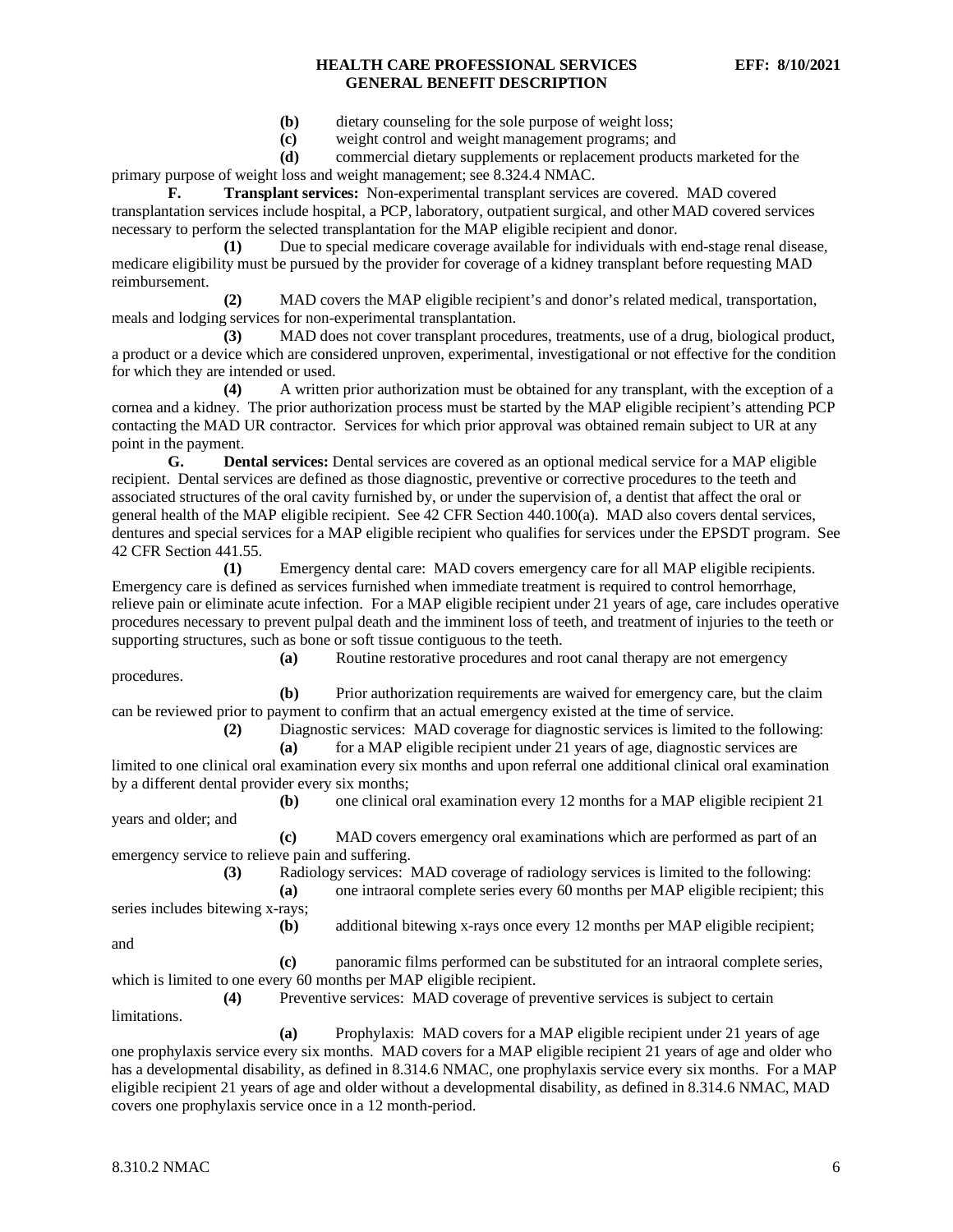**(b)** Fluoride treatment: MAD covers for a MAP eligible recipient under 21 years of age, one fluoride treatment every six months. For a MAP eligible recipient 21 years of age and older MAD, covers one fluoride treatment once in a 12-month period.

**(c)** Fluoride varnish: MAD covers for a MAP eligible recipient under 21 years of age, one fluoride varnish treatment every six months.

**(d)** Molar sealants: MAD only covers for a MAP eligible recipient under 21 years of age, sealants for permanent molars. Each MAP eligible recipient can receive one treatment per tooth every 60 months. MAD does not cover sealants when an occlusal restoration has been completed on the tooth. Replacement of a sealant within the 60-month period requires a prior authorization. For a MAP eligible recipient 21 years of age and older, MAD does not cover sealant services.

**(e)** Space maintenance: MAD covers for a MAP eligible recipient under 21 years of age fixed unilateral and fixed bilateral space maintainers (passive appliances). For a MAP eligible recipient 21 years of age and older, MAD does not cover space maintenance services.

**(5)** Restorative services: MAD covers the following restorative services:

**(a)** amalgam restorations (including polishing) on permanent and deciduous teeth;

- **(b)** resin restorations for anterior and posterior teeth;
- **(c)** one prefabricated stainless steel crown per permanent or deciduous tooth;

**(d)** one prefabricated resin crown per permanent or deciduous tooth; and

**(e)** one recementation of a crown or inlay.

**(6)** Endodontic services: MAD covers therapeutic pulpotomy for a MAP eligible recipient under 21 years of age if performed on a primary or permanent tooth and no periapical lesion is present on a radiograph.

**(7)** Periodontic services: MAD covers for a MAP eligible recipient certain periodontics surgical, non-surgical and other periodontics services subject to certain limitations:

**(a)** a collaborative practice dental hygienist may provide periodontal scaling and root planning, per quadrant after diagnosis by a MAD enrolled dentist; and

**(b)** a collaborative practice dental hygienist may provide periodontal maintenance procedures with prior authorization.

**(8)** Removable prosthodontic services: MAD covers two denture adjustments per every 12 months per MAP eligible recipient. MAD also covers repairs to complete and partial dentures.<br>(9) Fixed prosthodontics services: MAD covers one recementation of a

Fixed prosthodontics services: MAD covers one recementation of a fixed bridge.

**(10)** Oral surgery services:

**(a)** simple and surgical extractions: MAD coverage includes local anesthesia and routine post-operative care; erupted surgical extractions are defined as extractions requiring elevation of mucoperiosteal flap and removal of bone, or section of tooth and closure;

**(b)** autogenous tooth reimplantation of a permanent tooth: MAD covers for a MAP eligible recipient under 21 years of age; and

**(c)** the incision and the drainage of an abscess for a MAP eligible recipient.

**(11)** Adjunctive general services: MAD covers emergency palliative treatment of dental pain for a MAP eligible recipient. MAD also covers general anesthesia and intravenous sedation for a MAP eligible recipient. Documentation of medical necessity must be available for review by MAD or its designee. For a MAP eligible recipient under 21 years of age, MAD covers the use of nitrous oxide analgesia. For a MAP eligible recipient 21 years of age and older, MAD does not cover the use of nitrous oxide analgesia.

**(12)** Hospital care: MAD covers dental services normally furnished in an office setting if they are performed in an inpatient hospital setting only with a prior authorization, unless one of the following conditions exist:

**(a)** the MAP eligible recipient is under 21 years of age; or

**(b)** the MAP eligible recipient under 21 years of age has a documented medical condition for which hospitalization for even a minor procedure is medically justified; or

**(c)** any service which requires a prior authorization in an outpatient setting must have a prior authorization if performed in an inpatient hospital.

**(13)** Behavioral management:Dental behavior management as a means to assure comprehensive oral health care for persons with developmental disabilities is covered. This code allows for additional compensation to a dentist who is treating persons with developmental disabilities due to the increased time, staffing, expertise, and adaptive equipment required for treatment of a special needs MAP eligible recipient. Dentists who have completed the training and received their certification from DOH are eligible for reimbursement.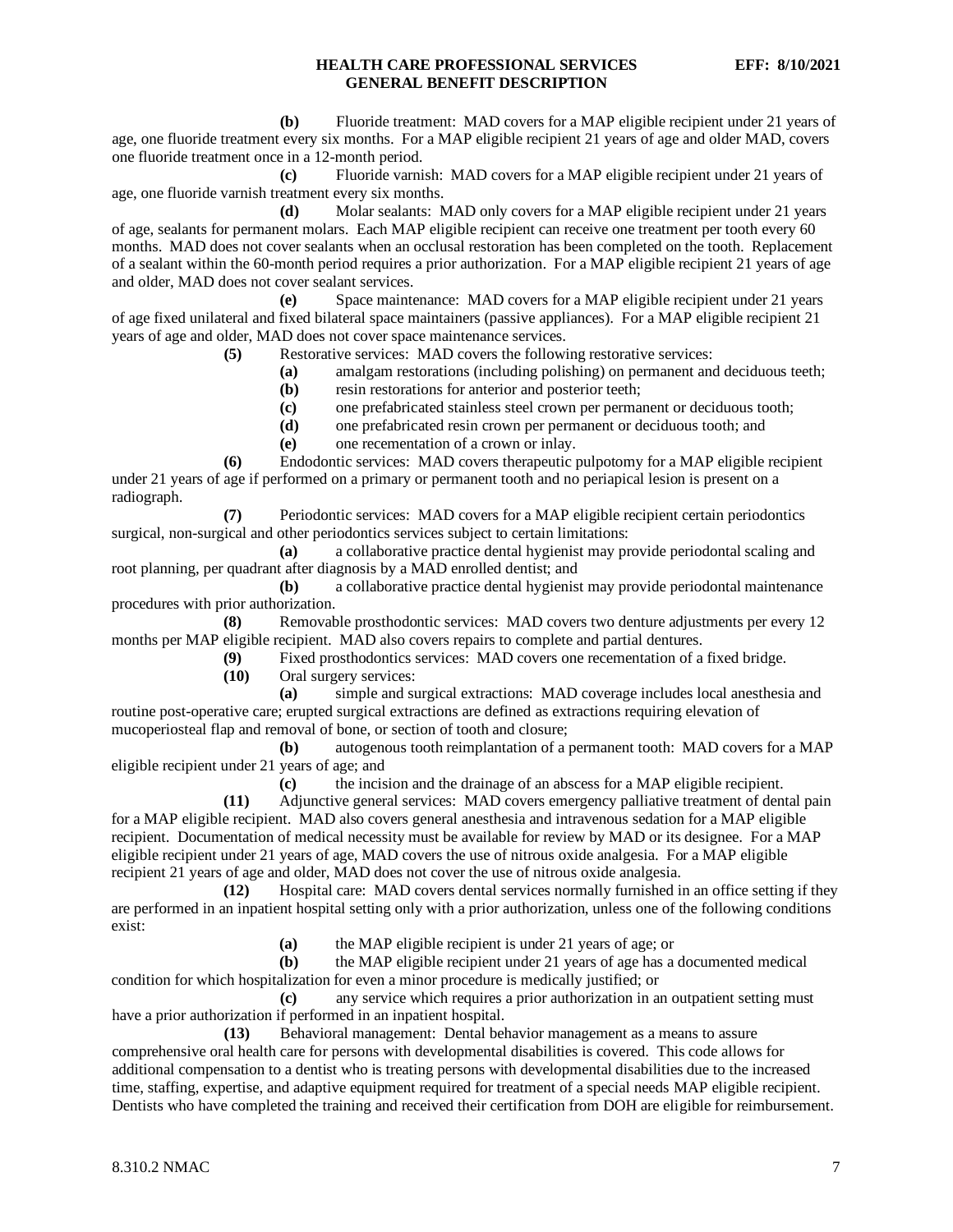**(14)** Noncovered dental services: MAD does not cover dental services that are performed for aesthetic or cosmetic purposes. MAD covers orthodontic services only for a MAP eligible recipient under 21 years of age and only when specific criteria are met to assure medical necessary. MAD does not cover the following specific services:

- **(a)** surgical tray is considered part of the surgical procedure and is not reimburse
- **(b)** sterilization is considered part of the dental procedure and is not reimbursed separately for sterilization;

separately for tray;

recipient for home use;

- **(c)** oral preparations, including topical fluorides dispensed to a MAP eligible
- **(d)** permanent fixed bridges;
	- **(e)** procedures, appliances or restorations solely for aesthetic, or cosmetic purposes;
	- **(f)** procedures for desensitization, re-mineralization or tooth bleaching;
	- **(g)** occlusal adjustments, disking, overhang removal or equilibration;
	- **(h)** mastique or veneer procedures;
	- **(i)** treatment of TMJ disorders, bite openers and orthotic appliances;
	- **(j)** services furnished by non-certified dental assistants, such as radiographs;
	- **(k)** implants and implant-related services; or
	- **(l)** removable unilateral cast metal partial dentures.

**H. Podiatry and procedures on the foot:** MAD covers only medically necessary podiatric services furnished by a provider, as required by the condition of the MAP eligible recipient. All services must be furnished within the scope and practice of the podiatrist as defined by state law, the New Mexico board of podiatry licensing requirements, and in accordance with applicable federal, state, and local laws and rules. MAD covers routine foot care if certain conditions of the foot, such as corns, warts, calluses and conditions of the nails, post a hazard to a MAP eligible recipient with a medical condition. MAD covers the treatment of warts on the soles of the feet (plantar warts). Medical justification for the performance of routine care must be documented in the MAP eligible recipient's medical record. MAD covers the following specific podiatry services.

**(1)** Routine foot care: Routine foot care services that do not meet the coverage criteria of medicare part B are not covered by MAD. MAD covers services only when there is evidence of a systemic condition, circulatory distress or areas of diminished sensation in the feet demonstrated through physical or clinical determination. A MAP eligible recipient with diagnoses marked by an asterisk(\*) in the list below must be under the active care of a physician or physician assistant (PA). to qualify for covered routine foot care, and must have been assessed by that provider for the specified condition within six months prior to or 60-calendar days after the routine foot care service. A CNP, PA and a CNS do not satisfy the coverage condition of "active care by a PCP".

**(2)** Common billed diagnoses: The following list of systemic diseases is not all-inclusive and represents the most commonly billed diagnoses which qualify for medically necessary foot care:

- **(a)** diabetes mellitus\*;
- **(b)** arteriosclerosis obliterans;
- **(c)** buerger's disease;
- **(d)** chronic thrombophlebitis\*;
- **(e)** neuropathies involving the feet associated with:
	- (i) malnutrition and vitamin deficiency<sup>\*</sup>;<br>(ii) malnutrition (general, pellagra);
		- malnutrition (general, pellagra);
		- **(iii)** alcoholism;
		- **(iv)** malabsorption (celiac disease, tropical sprue);
		- **(v)** pernicious anemia;
		- **(vi)** carcinoma\*;
		- **(vii)** diabetes mellitus\*;
	- **(viii)** drugs or toxins\*;
	- **(ix)** multiple sclerosis\*;
	- **(x)** uremia (chronic renal disease)\*;
	- **(xi)** traumatic injury;
	- **(xii)** leprosy or neurosyphilis;
	- hereditary disorders;
	- **(xiv)** hereditary sensory radicular neuropathy;
	- **(xv)** fabry's disease; and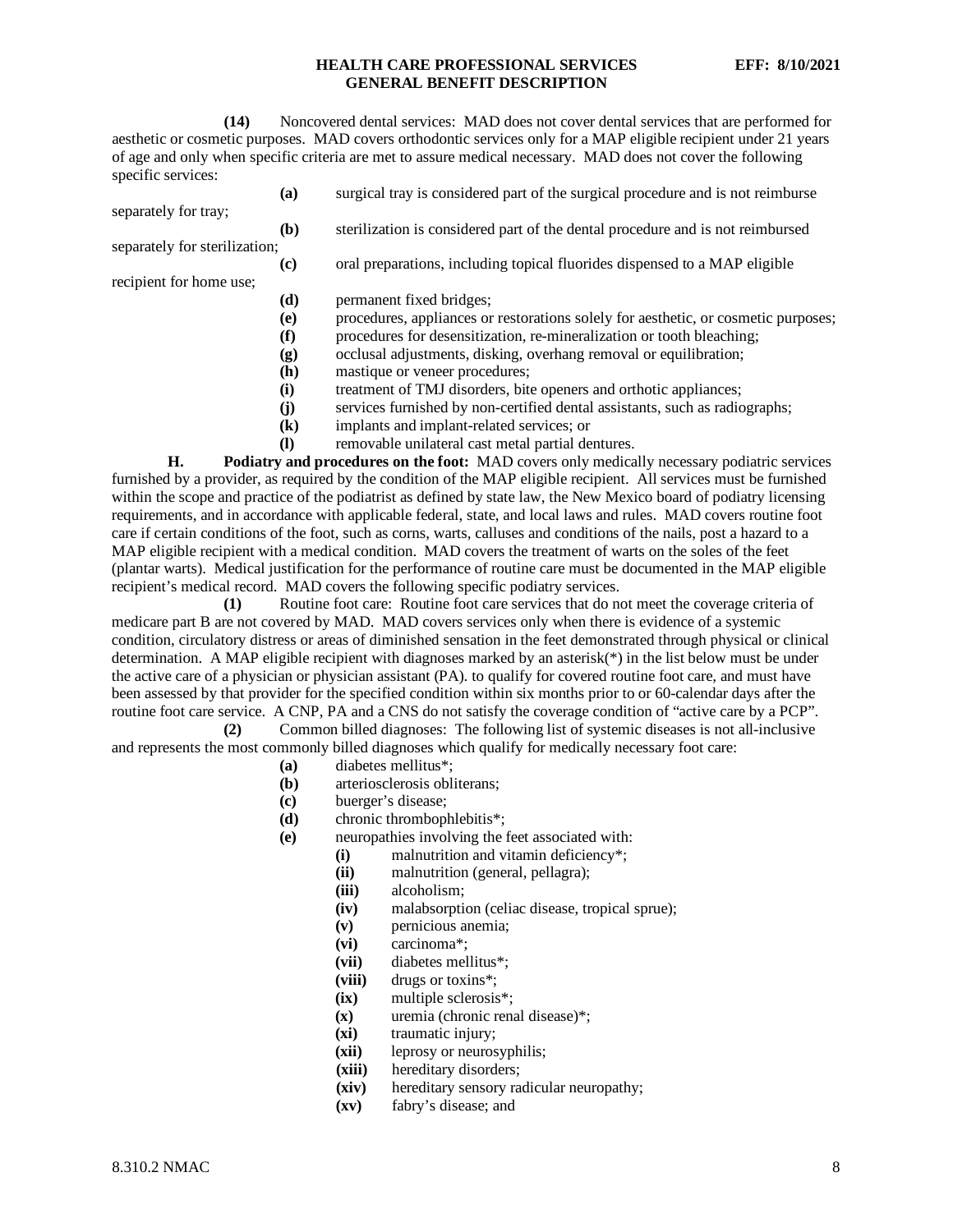#### **(xvi)** amyloid neuropathy.

**(3)** Routine foot care services: MAD covers routine foot care services for a MAP eligible recipient who has a systemic condition and meets the severity in the class findings as follows: one of class A findings; or two of class B findings; or one of the class B findings and two of the following class C findings:

**(a)** class A findings: non-traumatic amputation of foot or integral skeletal portion

thereof;

**(b)** class B findings:

- (i) absent posterior tibial pulse;<br>(ii) absent dorsalis pedis pulse: a
- **(ii)** absent dorsalis pedis pulse; and<br>**(iii)** advanced trophic changes as evi

advanced trophic changes as evidenced by any three of the following: hair growth (decrease or increase); nail changes (thickening); pigmentary changes (discoloring); skin texture (thin, shiny); or skin color (rubor or redness);

- **(c)** class C findings:
	- **(i)** claudication;
		- **(ii)** temperature changes (e.g., cold feet);
		- **(iii)** edema;
		- **(iv)** paresthesias (abnormal spontaneous sensations in the feet); or
		- **(v)** burning.

**(4)** Subluxated foot structure: Non-surgical and surgical correction of a subluxated foot structure that is an integral part of the treatment of foot pathology or that is undertaken to improve the function of the foot or to alleviate an associated symptomatic condition, including treatment of bunions, is covered when medical necessity has been documented. Treatment for bunions is limited to capsular or bony surgery. The treatment of subluxation of the foot is defined as partial dislocations or displacements of joint surfaces, tendons, ligaments or muscles in the foot.

**(5)** Foot warts: MAD covers the treatment of warts on the feet.<br>**(6)** Asymptomatic mycotic nails: MAD covers the treatment of

**(6)** Asymptomatic mycotic nails: MAD covers the treatment of asymptomatic mycotic nails in the presence of a systemic condition that meets the clinical findings and class findings as required for routine foot care.

**(7)** Mycotic nails: MAD covers the treatment of mycotic nails in the absence of a covered systemic condition if there is clinical evidence of mycosis of the toenail and one or more of the following conditions exist and results from the thickening and dystrophy of the infected nail plate:

- **(a)** marked, significant limitation;
- **(b)** pain; or
- **(c)** secondary infection.

**(8)** Orthopedic shoes and other supportive devices: MAD only covers these items when the shoe is an integral part of a leg brace or therapeutic shoes furnished to diabetics who is a MAP eligible recipient.

**(9)** Hospitalization: If the MAP eligible recipient has existing medical condition that would predispose him or her to complications even with minor procedures, hospitalization for the performance of certain outpatient podiatric services may be covered.

**(10)** Noncovered podiatric services: A provider is subject to the limitations and coverage restrictions that exist for other medical services. MAD does not cover the following specific services or procedures.

**(a)** Routine foot care is not covered except as indicated under "covered services" for a MAP eligible recipient with systemic conditions meeting specified class findings. Routine foot care is defined as:

- **(i)** trimming, cutting, clipping and debriding toenails;
- **(ii)** cutting or removal of corns, calluses, or hyperkeratosis;

**(iii)** other hygienic and preventative maintenance care such as cleaning and soaking of the feet, application of topical medications, and the use of skin creams to maintain skin tone in either ambulatory or bedfast MAP eligible recipient; and

**(iv)** any other service performed in the absence of localized illness, injury or symptoms involving the foot.

**(b)** Services directed toward the care or the correction of a flat foot condition are not covered. Flat foot is defined as a condition in which one or more arches of the foot have flattened out.

**(c)** Orthopedic shoes and other supportive devices for the feet are generally not covered. This exclusion does not apply if the shoe is an integral part of a leg brace or therapeutic shoes furnished to a diabetic MAP eligible recipient.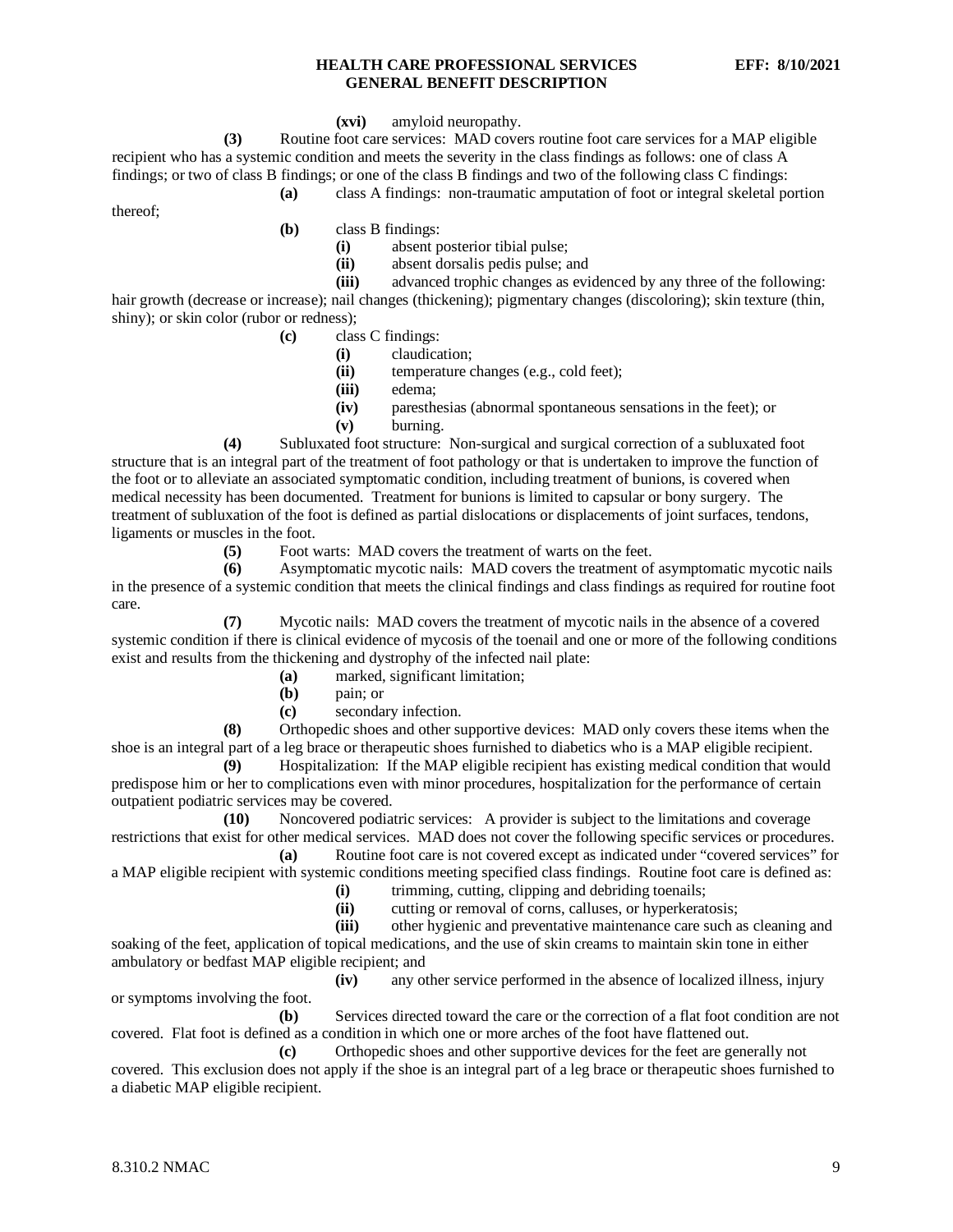**(d)** Surgical or nonsurgical treatments undertaken *for the sole purpose* of correcting a subluxated structure in the foot as an isolated condition are not covered. Subluxations of the foot are defined as partial dislocations or displacements of joint surfaces, tendons, ligaments, or muscles of the foot.

**(e)** MAD will not reimburse for services that have been denied by medicare for coverage limitations.

**I. Anesthesia:** MAD covers anesthesia and monitoring services which are medically necessary for performance of surgical or diagnostic procedures, as required by the condition of the MAP eligible recipient. All services must be provided within the limits of MAD benefit package, within the scope and practice of anesthesia as defined by state law and in accordance with applicable federal and state and local laws and rules.

**(1)** When a provider performing the medical or surgical procedure also provides a level of anesthesia lower in intensity than moderate or conscious sedation, such as a local or topical anesthesia, payment for this service is considered to be part of the underlying medical or surgical service and will not be covered in addition to the procedure.

**(2)** An anesthesia service is not covered if the medical or surgical procedure is not a MAD covered service.

**(3)** Separate payment is not allowed for qualifying circumstances. Payment is considered bundled into the anesthesia allowance.

**(4)** Separate payment is not allowed for the anesthesia complicated by the physical status of the MAP eligible recipient.

**J. Vision:** MAD covers specific vision care services that are medically necessary for the diagnosis of and treatment of eye diseases for a MAP eligible recipient. MAD pays for the correction of refractive errors required by the condition of the MAP eligible recipient. All services must be furnished within the limits of the MAD benefits package, within the scope and practice of the medical professional as defined by state law and in accordance with applicable federal, state and local laws and rules.

**(1)** Vision exam: MAD covers routine eye exams. Coverage for an eligible adult recipient 21 years of age and older of age is limited to one routine eye exam in a 36-month period. An exam for an existing medical condition, such as cataracts, diabetes, hypertension, and glaucoma, will be covered for required follow-up and treatment. The medical condition must be clearly documented on the MAP eligible recipient's visual examination record and indicated by diagnosis on the claim. Exam coverage for a MAP eligible recipient under 21 years of age is limited to one routine eye exam in a 12-month period.

**(2)** Noncovered vision services: MAD does not cover vision services that are performed for aesthetic or cosmetic purposes. MAD covers orthoptic assessments and treatments only when specific criteria are met to assure medical necessity.

**K. Hearing:** All audiology screening, diagnostic, preventive or corrective services require medical clearance. Audiologic and vestibular function studies are rendered by an audiologist or a PCP. Hearing aid dealers and dispensers are not reimbursed for audiological, audiometric or other hearing tests. Only licensed audiologists and PCPs are reimbursed for providing these testing services.

**L. Client medical transportation:** MAD covers expenses for transportation, meals, and lodging it determines are necessary to secure MAD covered medical or behavioral health examination and treatment for a MAP eligible recipient in or out of his or her home community. See 42 CFR 440.170. Travel expenses include the cost of transportation by long distance common carrier, taxicab, handivan, and ground or air ambulance, all as appropriate to the situation and location of the MAP eligible recipient. When medically necessary, MAD covers similar expenses for an attendant who accompanies the MAP eligible recipient to the medical or behavioral health examination or treatment. MAD reimburses a MAP eligible recipient or the transportation provider for medically necessary transportation subject to the following.

**(1)** Free alternatives: Alternative transportation services which may be provided free of charge include volunteers, relatives or transportation services provided by a nursing facility (NF) or another residential center. A MAP eligible recipient must certify in writing that he or she does not have access to free alternatives.

**(2)** Least costly alternatives: MAD covers the most appropriate and least costly transportation alternatives suitable for the MAP eligible recipient's medical or behavioral health condition. If a MAP eligible recipient can use a private vehicle or public transportation, those alternatives must be used before the MAP eligible recipient can use more expensive transportation alternatives.

**(3)** Non-emergency transportation service: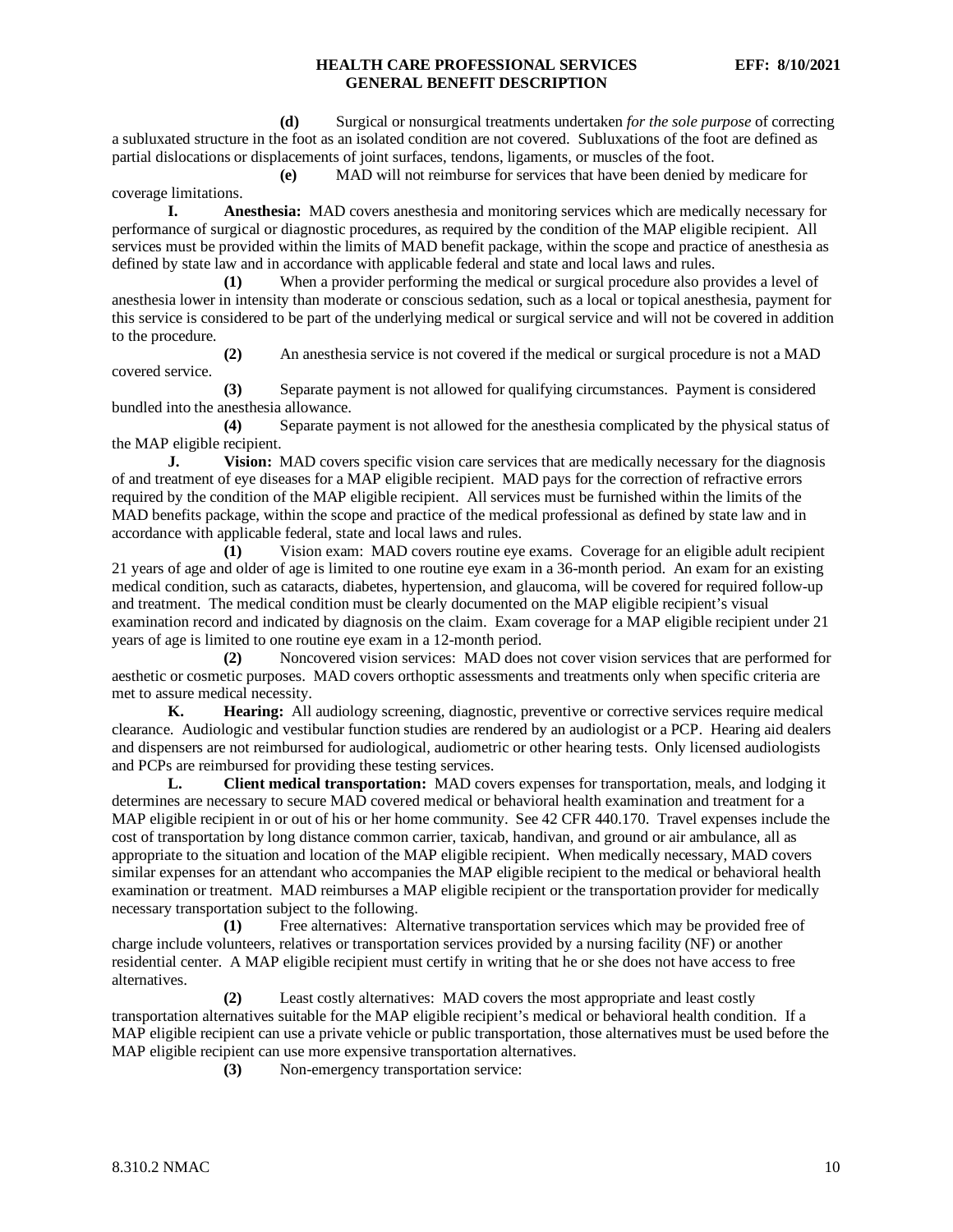**(a)** MAD covers non-emergency transportation services for a MAP eligible recipient who does not have primary transportation to a MAD covered service and who is unable to access a less costly form of public transportation.

**(b)** MAP eligible recipients released from incarceration at a correctional facility may be transported by a New Mexico medicaid transportation provider to a pharmacy to fill and retrieve prescribed medication. The eligible recipient must have a valid prescription that is qualified to be filled or re-filled at the time of their release from incarceration.

**(4)** Long distance common carriers: MAD covers long distance services furnished by a common carrier if the MAP eligible recipient must leave his or her home community to receive medical or behavioral health services. Authorization forms for direct payment to long distance bus common carriers by MAD are available through the MAP eligible recipient's local county income support division (ISD) office.

**(5)** Ground ambulance services: MAD covers services for a MAP eligible recipient provided by ground ambulances when:

**(a)** an emergency which requires ambulance service is certified by the attending provider or is documented in the provider's records as meeting emergency medical necessity as defined as:

**(i)** an emergency condition that is a medical or behavioral health condition manifesting itself by acute symptoms of sufficient severity (including severe pain) such that a prudent layperson, who possesses an average knowledge of health and medicine, could reasonably expect the absence of immediate medical attention to result in placing the health of the MAP eligible recipient (or with respect to a pregnant woman, the health of the woman or her unborn child) in serious jeopardy, serious impairment to body function or serious dysfunction of any bodily organ or part; and

**(ii)** medical necessity for ambulance services is established if the MAP eligible recipient's condition is such that the use of any other method of transportation is contraindicated and would endanger the MAP eligible recipient's health.

**(b)** Scheduled, non-emergency ambulance services: These services are covered when ordered by the MAP eligible recipient's attending provider who certifies that the use of any other method of non-emergency transportation is contraindicated by the MAP eligible recipient's medical or behavioral condition.

**(c)** Reusable items and oxygen: MAD covers non-reusable items and oxygen required during transportation. Coverage for these items is included in the base rate reimbursement for a ground ambulance;

**(6)** Air ambulance services: MAD covers services for a MAP eligible recipient provided by an air ambulance, including a private airplane, if an emergency exists and the medical necessity for the service is certified by his or her attending provider.

**(a)** An emergency condition is a medical or behavioral health condition manifesting itself by acute symptoms of sufficient severity (including severe pain) such that a prudent layperson, who possesses an average knowledge of health and medicine, could reasonably expect the absence of immediate medical attention to result in placing the health of the MAP eligible recipient (or with respect to a pregnant woman, the health of the woman or her unborn child) in serious jeopardy, serious impairment to body function or serious dysfunction of any bodily organ or part.

- **(b)** MAD covers the following services for air ambulances:
	- (i) non-reusable items and oxygen required during transportation;<br>(ii) professional attendants required during transportation; and
	-
	- **(ii)** professional attendants required during transportation; and **(iii)** detention time or standby time up to one hour without prov detention time or standby time up to one hour without provider

documentation; if the detention or standby time is more than one hour, a statement from the attending provider or flight nurse justifying the additional time is required.

**(7)** Lodging services: MAD covers lodging services if a MAP eligible recipient is required to travel to receive medical or behavioral health services and an overnight stay is required due to medical necessity or cost considerations. If medically justified and approved, in-state lodging is initially set for up to five continuous days. For a longer stay, the need for lodging must be re-evaluated by the fifth day to authorize up to an additional 15 days. Re-evaluation must be made every 15-calendar days for extended stays, prior to the expiration of the existing authorization. Approval of lodging is based on the attending provider's statement of need. Authorization forms for direct payment to a MAD approved lodging provider by MAD are available through local county ISD offices. In addition, overnight lodging could include the following situations:

**(a)** a MAP eligible recipient who is required to travel more than four hours each way to receive medical or behavioral health services; or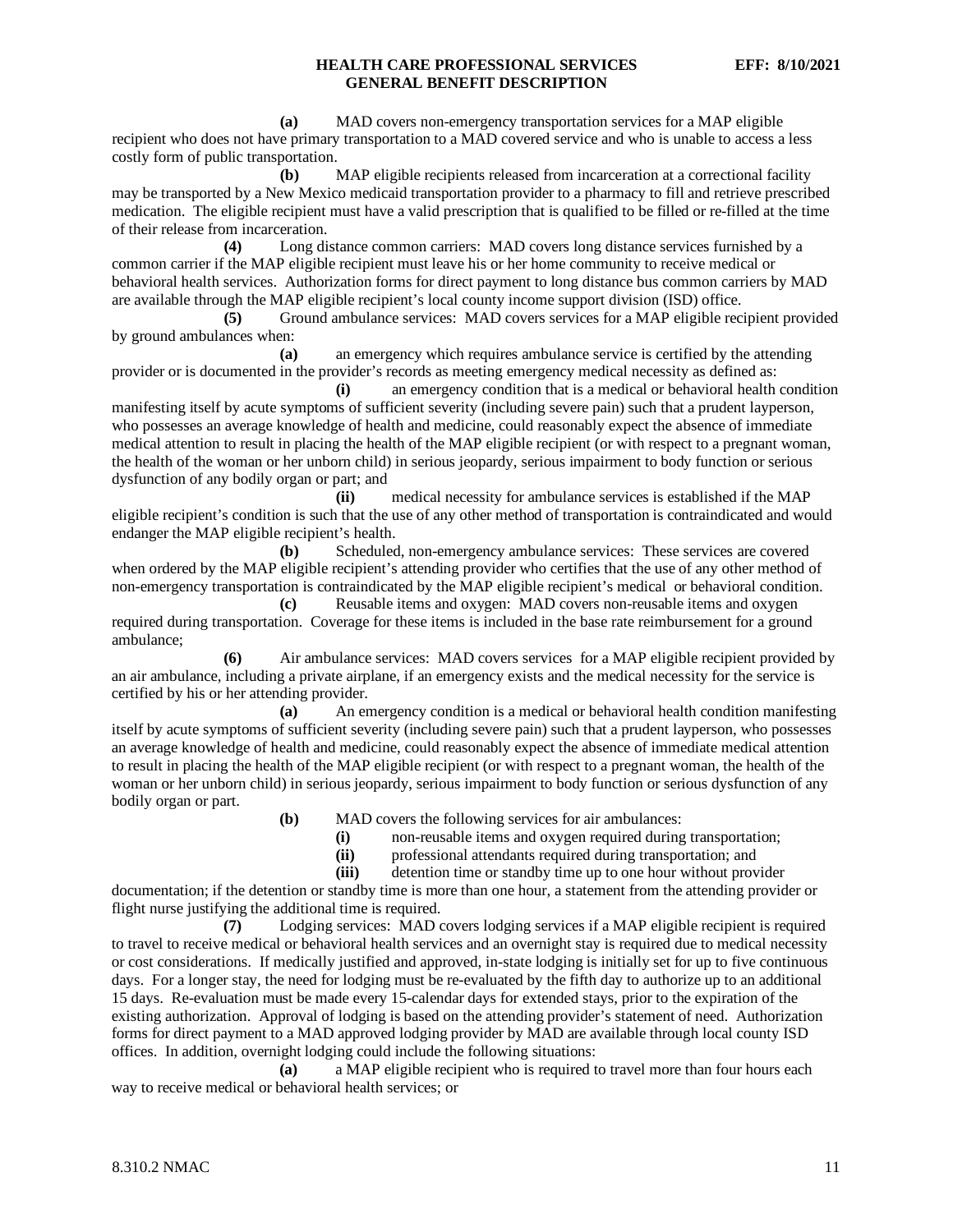**(b)** a MAP eligible recipient who is required to travel less than four hours each way and is receiving daily medical or behavioral health services and is not sufficiently stable to travel or must be near a facility because of the potential need for emergency or critical care.

**(8)** Meal services: MAD covers meals if a MAP eligible recipient is required to leave his or her home community for eight hours or more to receive medical or behavioral health services. Authorization forms for direct payment to a meal provider by MAD are available through local county ISD offices.

**(9)** Coverage for attendants: MAD covers transportation, meals and lodging in the same manner as for a MAP eligible recipient for one attendant if the medical necessity for the attendant is certified in writing by the MAP eligible recipient's attending provider or the MAP eligible recipient who is receiving medical service is under 18 years of age. MAD only covers transportation services or related expenses for a MAP eligible recipient and as certified, his or her attendant. Transportation services and related expenses will not be reimbursed by MAD for any other individual accompanying the MAP eligible recipient to a MAD covered medical or behavioral health service.

**(10)** Coverage for a MAP eligible waiver recipient: Transportation of a MAP eligible waiver recipient to a provider of a waiver service is only covered when the service is occupational therapy, physical therapy, speech therapy or an outpatient behavioral health therapy.

**(11)** Out-of-state transportation and related expenses: All out-of-state transportation, meals and lodging must be prior approved by MAD or its designee. Out-of-state transportation is approved only if the outof-state medical or behavioral health service is approved by MAD or its designee. Documentation must be available to the reviewer to justify the out-of-state travel and verify that treatment is not available in the state of New Mexico.

designee;

**(a)** Requests for out-of-state transportation must be coordinated through MAD or its

**(b)** Authorization for lodging and meal services by an out-of-state provider can be granted for up to 30-calendar days by MAD or its designee. Re-evaluation authorizations are completed prior to expiration and every 30-calendar days, thereafter.

**(c)** Border cities: A border city is a city within 100 miles of a New Mexico border (Mexico excluded). Transportation to a border city is treated as in-state provider service. A MAP eligible recipient who receives a MAD reimbursable service from a border area provider is eligible for transportation services to that provider. See 8.302.4 NMAC, to determine when a provider is considered an out-of-state provider or a border area provider.

**(12)** Client medical transportation fund: In a non-emergency situation, a MAP eligible recipient can request reimbursement from the client medical transportation (CMT) fund through his or her local county ISD office for money spent on transportation, meals and lodging by the MAP eligible recipient; for reimbursement from the CMT fund, a MAP eligible recipient must apply for reimbursement within 30-calendar days from the date of appointment or the date he or she is discharged from the hospital.

**(a)** Information requirements: The following information must be furnished to the ISD CMT fund custodian within 30-calendar days of the MAD approved provider visit to receive reimbursement:

**(i)** submit a letter on the provider's stationary which indicates that the MAP eligible recipient kept the appointment for which the CMT fund reimbursement is requested; for medical or behavioral health services, written receipts confirming the date of service must be given to the MAP eligible recipient for submission to the local county ISD office;

**(ii)** proper referral with original signatures and documentation stating that the MAD services are not available within the community from the MAD requesting provider, when a referral is necessary;

**(iii)** verification of current eligibility of the recipient for a MAD service for the month the appointment and travel is made;

**(iv)** certification that free alternative transportation services are not

available and that the MAP eligible recipient is not enrolled in a HSD contracted managed care organization (MCO);

**(v)** verification of mileage; and

**(vi)** documentation justifying a medical attendant.

**(b)** Preparation of referrals for travel outside the home community: If a MAP

eligible recipient must travel over 65 miles from his or her home community to receive medical care, the transportation provider must obtain a written verification from the referring provider or from the service provider containing the following information for the provider to retain with his or her billing records:

**(i)** the medical, behavioral health or diagnostic service for which the MAP eligible recipient is being referred;

 $8.310.2$  NMAC 12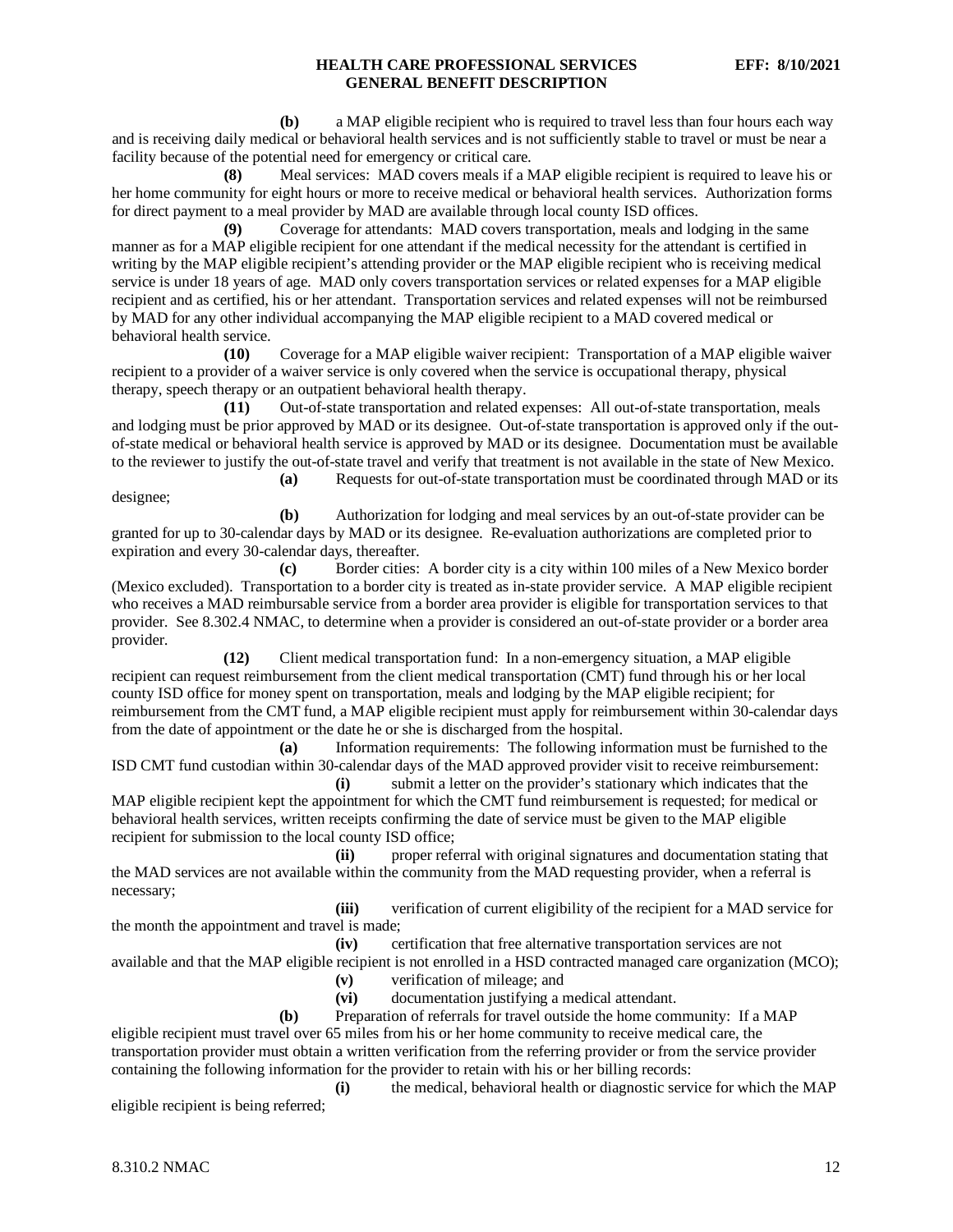provider; and

**(ii)** the name of the out of community medical or behavioral health

**(iii)** justification that the medical or behavioral health care is not available

in the home community.

**(c)** Fund advances in emergency situations: Money from the CMT fund is advanced for travel only if an emergency exists. An emergency is defined in this instance as a non-routine, unforeseen accident, injury or acute illness demanding immediate action and for which transportation arrangements could not be made five calendar days in advance of the visit to the provider. Advance funds must be requested and disbursed prior to the medical or behavioral health appointment.

**(i)** The ISD CMT fund custodian or a MAD FFS coordinated service contractor or the appropriate utilization review (UR) contractor verifies that the recipient is eligible for a MAD service and has a medical or behavioral health appointment prior to advancing money from the CMT fund and that the MAP eligible recipient is not enrolled in a HSD contracted MCO;

**(ii)** written referral for out of community service must be received by the CMT fund custodian or a MAD FFS coordinated service contractor or the appropriate UR contractor no later than 30-calendar days from the date of the medical or behavioral health appointment for which the advance funds were requested. If a MAP eligible recipient fails to provide supporting documentation, recoupment proceedings are initiated; see Section OIG-900, Restitutions.

**(d)** MAP Eligible recipients enrolled in a HSD contracted MCO: A member enrolled in HSD contracted MCO on the date of service is not eligible to use the client medical transportation fund for services that are the responsibility of the MAP eligible recipient's MCO.

**(13)** Noncovered transportation services: Transportation services are subject to the same limitations and coverage restrictions which exist for other services. A payment for transportation to a non-covered MAD service is subject to retroactive recoupment. MAD does not cover the following services or related costs of travel:

**(a)** an attendant where there is not the required certification from the MAP eligible recipient's medical or behavioral health provider;

**(b)** minor aged children of the MAP eligible recipient that are simply accompanying him or her to medical or behavioral health service;

**(c)** transportation to a non-covered MAD service;

**(d)** transportation to a pharmacy provider with the exception for justice-involved MAP eligible recipients who are released from incarceration at a correctional facility within the first seven days of release; see 8.324.7 NMAC.

#### **M. Telehealth services:**

**(1)** Telemedicine visits: An interactive HIPAA compliant telecommunication system must include both interactive audio and video and be delivered on a real-time basis at the originating and distant sites. If real-time audio/video technology is used in furnishing a service when the MAP eligible recipient and the practitioner are in the same institutional or office setting, then the practitioner should bill for the service furnished as if it was furnished in person as a face to face encounter. Coverage for services rendered through telemedicine shall be determined in a manner consistent with medicaid coverage for health care services provided through in person consultation. For telemedicine services, when the originating-site is in New Mexico and the distant-site is outside New Mexico, the provider at the distant-site must be licensed for telemedicine to the extent required by New Mexico state law and regulations or meet federal requirements for providing services to IHS facilities or tribal contract facilities. Provision of telemedicine services does not require that a certified medicaid healthcare provider be physically present with the MAP eligible recipient at the originating site unless the telemedicine consultant at the distant site deems it necessary.

**(a)** Telemedicine originating-site: The location of a MAP eligible recipient at the time the service is being furnished via an interactive telemedicine communications system. The origination-site can be any of the following medically warranted sites where services are furnished to a MAP eligible recipient. The office of a physician

| Act).     | -011<br>(ii)  | The office of a physician or practitioner.<br>A critical access hospital (as described in section $1861 \, \text{(mm)}(1)$ of the                            |
|-----------|---------------|--------------------------------------------------------------------------------------------------------------------------------------------------------------|
| the Act). | (iii)<br>(iv) | A rural health clinic (as described in $1861 \, \text{(mm)}(2)$ of the Act).<br>A federally qualified health center (as defined in section $1861$ (aa)(4) of |
|           | (v)           | A hospital (as defined in section 1861 (e) of the Act).                                                                                                      |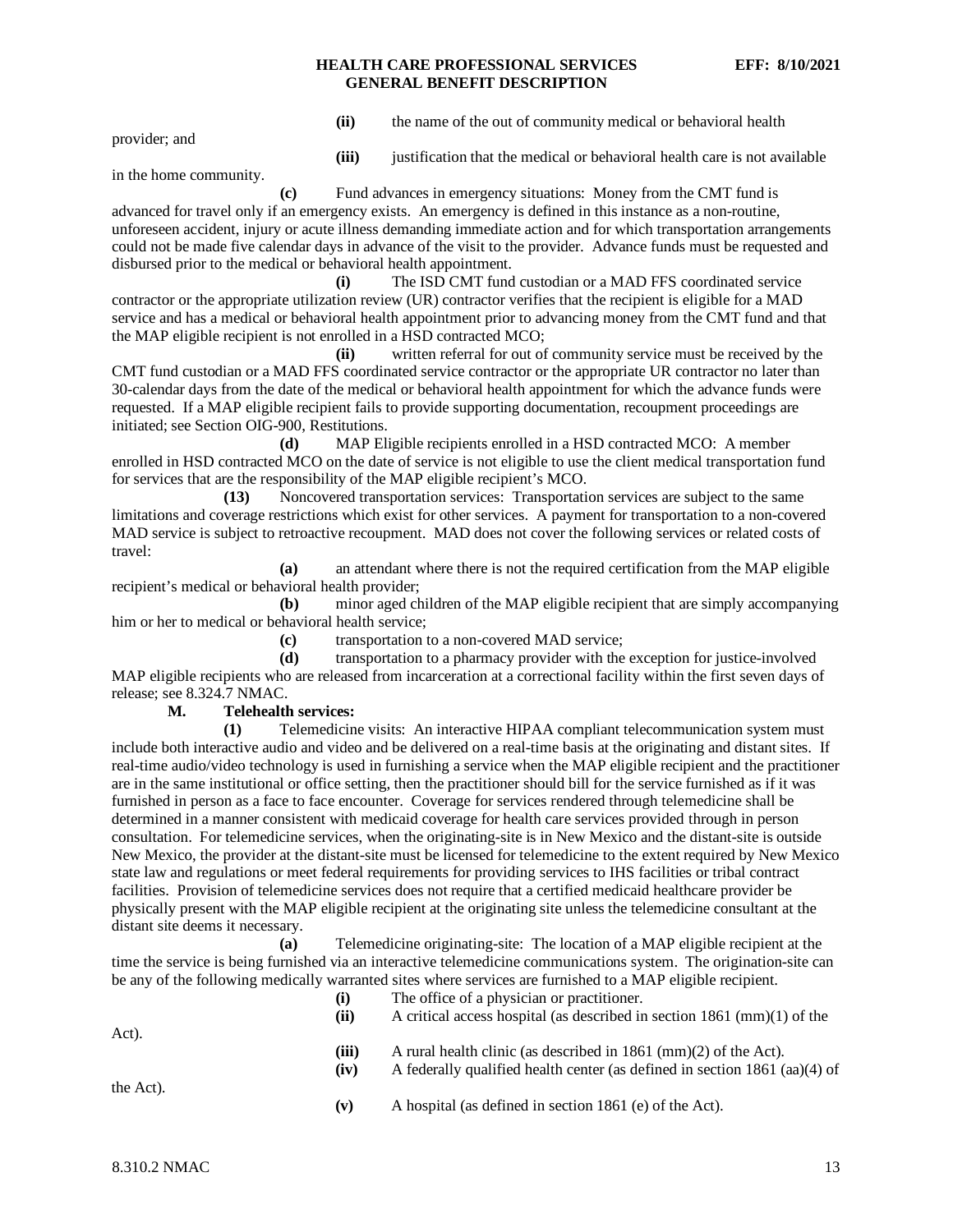| (vi)                                                                                                   | A hospital-based or critical access hospital-based renal dialysis center                                                                               |  |  |  |
|--------------------------------------------------------------------------------------------------------|--------------------------------------------------------------------------------------------------------------------------------------------------------|--|--|--|
| (including satellites).<br>(vii)<br>(viii)                                                             | A skilled nursing facility (as defined in section $1819(a)$ of the Act).<br>A community mental health center (as defined in section $1861(ff)(3)(B)$ ) |  |  |  |
| of the Act).                                                                                           |                                                                                                                                                        |  |  |  |
| (ix)                                                                                                   | A renal dialysis facility (only for the purposes of the home dialysis                                                                                  |  |  |  |
| monthly ESRD-related clinical assessment in section $1881(b)(3)(B)$ of the Act).                       |                                                                                                                                                        |  |  |  |
| $(\mathbf{x})$                                                                                         | The home of an individual (only for purposes of the home dialysis                                                                                      |  |  |  |
| ESRD-related clinical assessment in section $1881(b)(3)(B)$ of the Act).                               |                                                                                                                                                        |  |  |  |
| (xi)                                                                                                   | A mobile stroke unit (only for the purposes of diagnosis, evaluation, or                                                                               |  |  |  |
| treatment of symptoms of an acute stroke provided in accordance with section $1834(m)(6)$ of the Act). |                                                                                                                                                        |  |  |  |
| (xii)                                                                                                  | The home of an individual (only for the purposes of treatment of a                                                                                     |  |  |  |
|                                                                                                        |                                                                                                                                                        |  |  |  |

substance use disorder or a co-occurring mental health disorder), furnished on or after July 1, 2019, to an individual with a substance use disorder diagnosis.

**(xiii)** The home of an individual when an interactive audio and video telecommunication system that permits real-time visit is used between the eligible provider and the MAP eligible recipient.

2110(c)(9) of the Act.

**(b)** Telemedicine distant-site: The location where the telemedicine provider is physically located at the time of the telemedicine service. All services are covered to the same extent the service and the provider are covered when not provided through telemedicine. For these services, use of the telemedicine communications system fulfills the requirement for a face-to-face encounter.

**(c)** Telemedicine reimbursement: MAD covers both distant (where the eligible provider is located) as well as the originating sites (where the MAP eligible recipient is located, if another eligible provider accompanies the patient). If audio/video technology is used in furnishing a service when the MAP eligible recipient and the practitioner are in the same institutional or office setting, then the practitioner should bill for the service furnished as if it was furnished in person and no additional reimbursement is made.

**(d)** Telemedicine providers: Reimbursement for professional services at the originating-site and the distant-site are made at the same rate as when the services provided are furnished without the use of a telecommunication system. In addition, reimbursement is made to the originating-site for a real-time interactive audio/video technology telemedicine system fee (where the MAP eligible recipient is located, if another eligible provider accompanies the patient) at the lesser of the provider's billed charge, or the maximum allowed by MAD for the specific service of procedure. If the originating site is the patient's home, the originating site fee should not be billed if the eligible provider does not accompany the MAP eligible recipient. The MAP eligible recipient is not reimbursed for their computer/internet.

**(e)** A telemedicine originating-site communication system fee is covered if the MAP eligible recipient was present at and participated in the telemedicine visit at the originating-site and the system that is used meets the definition of a telemedicine system.

**(2)** Telephone visits: MAD will reimburse eligible providers for limited professional services delivered by telephone without video. No additional reimbursement is made to the originating-site for an interactive telemedicine system fee.

**(3)** MAD will reimburse for services delivered through store-and-forward. To be eligible for payment under store-and-forward, the service must be provided through the transference of digital images, sounds, or previously recorded video from one location to another; to allow a consulting provider to obtain information, analyze it, and report back to the referring physician providing the telemedicine consultation. Store-and-forward telemedicine includes encounters that do not occur in real time (asynchronous) and are consultants that do not require face-to-face live encounter between patient and telemedicine provider.

**(4)** Noncovered telemedicine services: A service provided through telemedicine is subject to the same program restrictions, limitations and coverage which exist for the service when not provided through telemedicine. Telemedicine services are not covered when audio/video technology is used in furnishing a service when the MAP eligible recipient and the practitioner are in the same institutional or office setting.

**N. Pregnancy termination services:** MAD does not cover the performance of 'elective' pregnancy termination procedures. MAD will only pay for services to terminate a pregnancy when certain conditions are met.

**<sup>(</sup>xiv)** A School Based Health Center (SBHC) as defined by section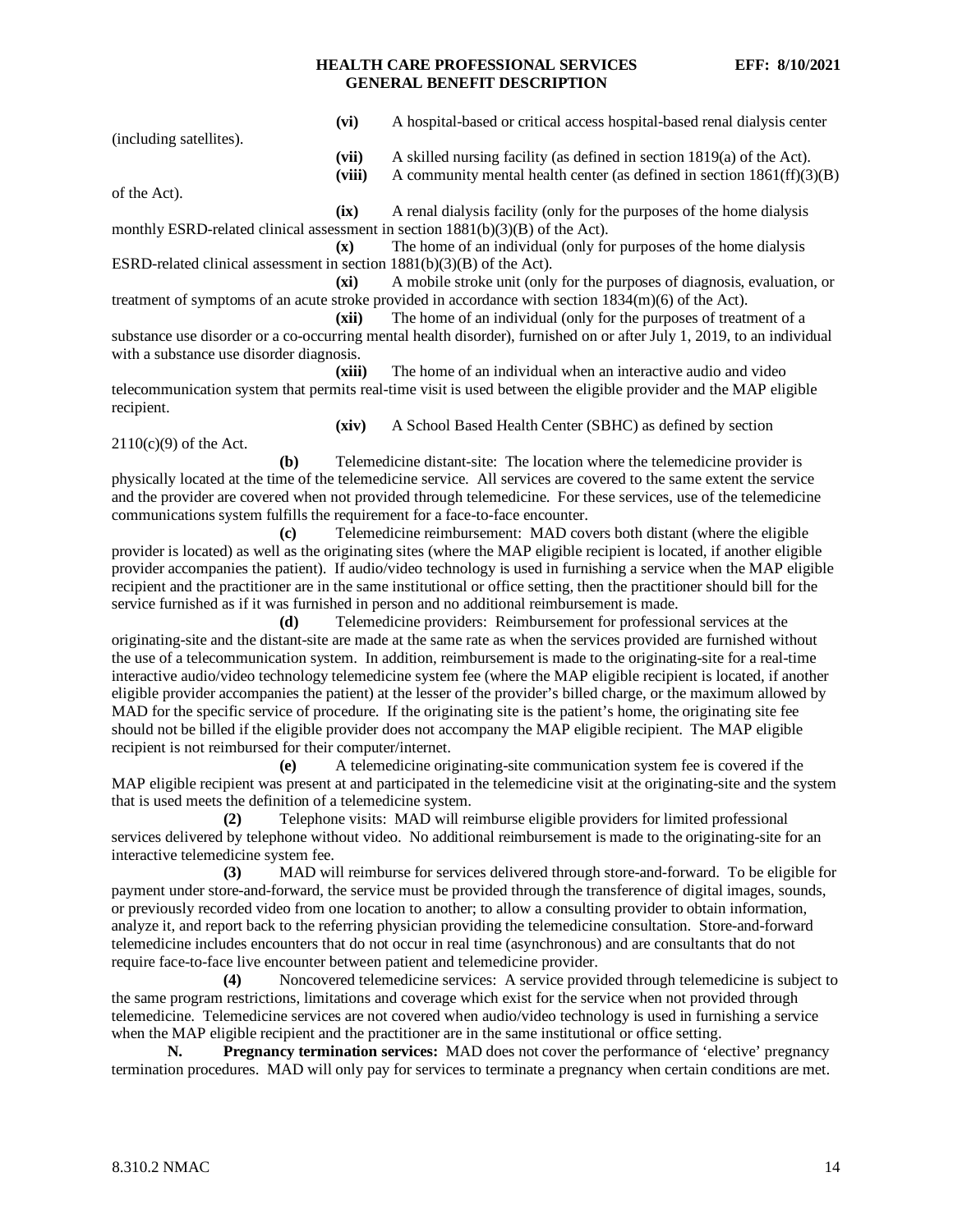**(1)** Prior to performing pregnancy termination services providers must complete and file in the MAP eligible recipient medical record, a consent for pregnancy termination that includes written certification of a provider that the procedure meets one of the following conditions:

**(a)** the procedure is necessary to save the life of the MAP eligible recipient as certified in writing by a provider;

**(b)** the pregnancy is a result of rape or incest, as certified by the treating provider, the appropriate reporting agency, or if not reported, the MAP eligible recipient is not physically or emotionally able to report the incident; or

**(c)** the procedure is necessary to terminate an ectopic pregnancy; or

**(d)** the procedure is necessary because the pregnancy aggravates a pre-existing condition, makes treatment of a condition impossible, interferes with or hampers a diagnosis, or has a profound negative impact upon the physical, emotional or mental health of the MAP eligible recipient.

**(2)** Psychological services: MAD covers behavioral health services for a pregnant MAP eligible recipient.

**(3)** Oral medications: MAD covers oral medications approved by the FDA have been determined a benefit by MAD for pregnancy termination. MAD will cover oral medications when administered by a provider acting within the scope of his or her practice board and licensure.

**(4)** Informed consent: Under New Mexico law, the provider may not require any MAP eligible recipient to accept any medical service, diagnosis, or treatment or to undergo any other health service provided under the plan if the MAP eligible recipient objects on religious grounds or in the case of a nonemancipated MAP eligible recipient, the legal parent or guardian of the non-emancipated MAP eligible recipient objects.

**(a)** Consent: Voluntary, informed consent by a MAP eligible recipient 18 years of age and older, or an emancipated minor MAP eligible recipient must be given to the provider prior to the procedure to terminate pregnancy, except in the following circumstances:

**(i)** in instances where a medical emergency exists; a medical emergency exists in situations where the attending PCP certifies that, based on the facts of the case presented, in his or her best clinical judgment, the life or the health of the MAP eligible recipient is endangered by the pregnancy so as to require an immediate pregnancy termination procedure;

**(ii)** in instances where the MAP eligible recipient is unconscious, incapacitated, or otherwise incapable of giving consent; in such circumstances, the consent shall be obtained as prescribed by New Mexico law;

**(iii)** in instances where pregnancy results from rape or incest or the continuation of the pregnancy endangers the life of the MAP eligible recipient;

**(iv)** consent is valid for 30-calendar days from the date of signature, unless withdrawn by the MAP eligible recipient prior to the procedure.

**(b)** Required acknowledgements: In signing the consent, the MAP eligible recipient must acknowledge that she has received, at least, the following information:

**(i)** alternatives to pregnancy termination;

**(ii)** medical procedure(s) to be used;

performance of the procedure;

**(iv)** right to receive pregnancy termination behavioral health services from

an independent MAD provider; and

**(v)** right to withdraw consent up until the time the procedure is going to be

performed.

**(c)** Record retention: A dated and signed copy of the consent, with counseling referral information, if requested, must be given to the MAP eligible recipient. The provider must keep the original signed consent with the MAP eligible recipient's medical records.

**(d)** Consent for a MAP eligible recipient under 18 years of age who is not an emancipated minor, in instances not involving life endangerment, rape or incest: Informed written consent for an non-emancipated minor to terminate a pregnancy must be obtained, dated and signed by a parent, legal guardian, or another adult acting 'in loco parentis' to the minor. An exception is when the minor objects to parental involvement for personal reasons or the parent, guardian or adult acting 'in loco parentis' is not available. The treating PCP shall note the minor's objections or the unavailability of the parent or guardian in the minor's chart, and:

**<sup>(</sup>iii)** possibility of the physical, mental, or both, side effects from the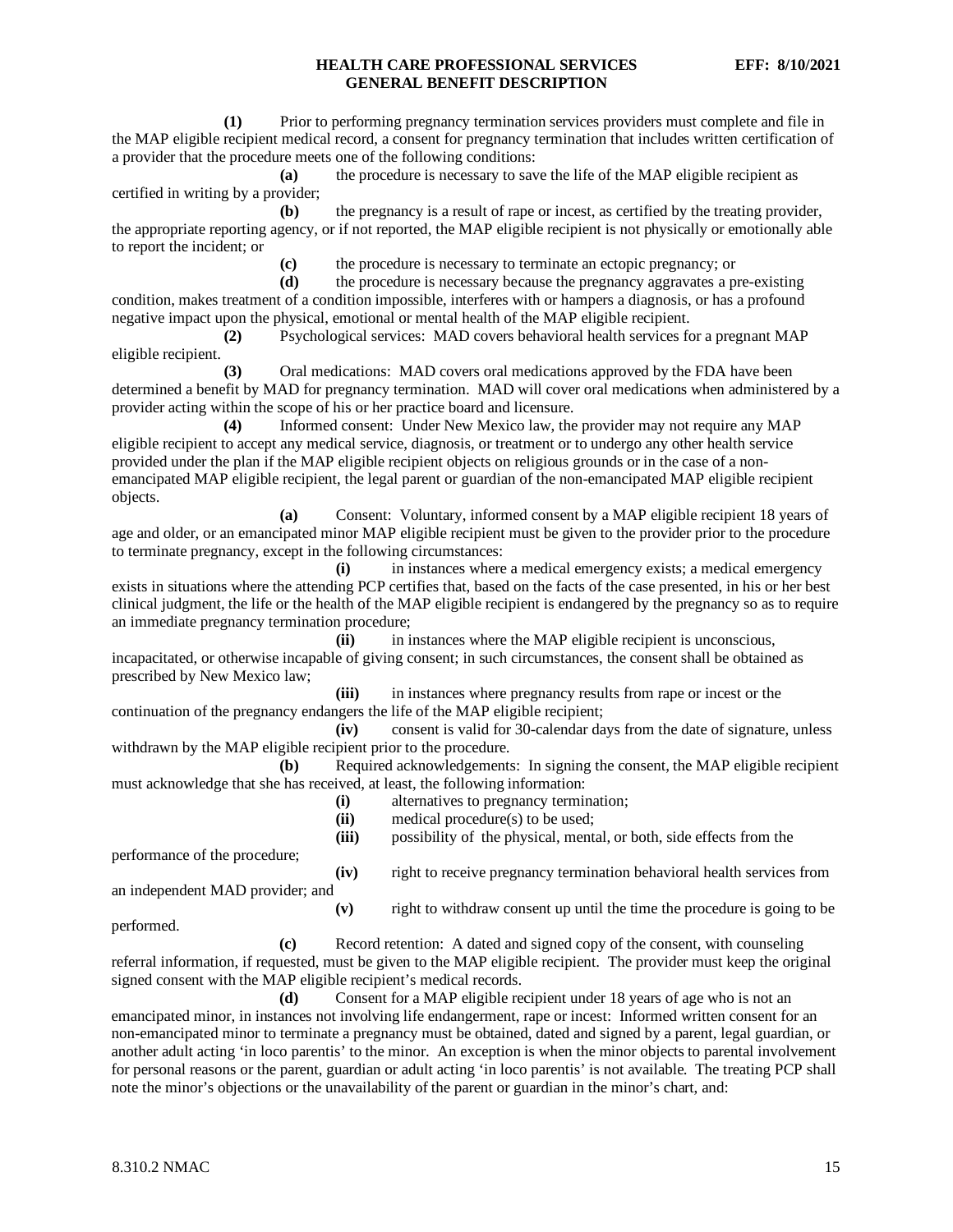**(i)** certify in his or her best clinical judgment, the minor is mature enough and well enough informed to make the decision about the procedure; in the circumstance where sufficient maturity and information is not present or apparent, certify that the procedure is in the minor's best interests based on the information provided to the treating PCP by the minor; or

**(ii)** refer the minor to an independent MAD behavioral health provider in circumstances where the treating PCP believes behavioral health services are necessary before a clinical judgment can be rendered on the criteria established in Paragraph (1) above; the referral shall be made on the same day of the visit between the minor and the treating PCP where consent is discussed; the independent MAD behavioral health provider shall meet with the minor and confirm in writing to the treating PCP whether or not the minor is mature enough and sufficiently informed to make the decision about the procedure; in the circumstance where sufficient maturity and information is not present or apparent, that the procedure is in the minor's best interests based on the information provided to the independent MAD behavioral health provider by the minor; this provider's written report is due to the treating PCP within 72 hours of initial referral;

**(iii)** a minor shall not be required to obtain behavioral health services referenced in Paragraph (2) above; however, if the treating PCP is unable or unwilling to independently certify the requirements established in Paragraph (1) above, the minor must be informed by the treating PCP that written consent must be obtained by the parent, legal guardian or parent 'in loco parentis' prior to performing the procedure; or, that the minor must obtain a court order allowing the procedure without parental consent.

**O. Behavioral health professional services:** Behavioral health services are addressed specifically in 8.321.2 NMAC*.*

**P. Experimental or investigational services:** MAD covers medically necessary services which are not considered unproven, investigational or experimental for the condition for which they are intended or used as determined by MAD. MAD does not cover experimental or investigational medical, surgical or health care procedures or treatments, including the use of drugs, biological products, other products or devices, except the following:

**(1)** Phase I, II, III or IV: MAD may approve coverage for routine patient care costs incurred as a result of the MAP eligible recipient's participation in a phase I, II, III, or IV cancer trial that meets the following criteria. The cancer clinical trial is being conducted with the approval of at least one of the following:

(a) one of the federal national institutes of health;

- **(b)** a federal national institutes of health cooperative group or center;
- **(c)** the federal department of defense;
- **(d)** the FDA in the form of an investigational new drug application;

**(e)** the federal department of veteran affairs; or

**(f)** a qualified research entity that meets the criteria established by the federal national institutes of health for grant eligibility.

**(2)** Review and approval: The clinical trial has been reviewed and approved by an institutional review board that has a multiple project assurance contract approved by the office of protection from research risks of the federal national institutes of health.

**(3)** Experimental or investigational interventions: Any medical, surgical, or other healthcare procedure or treatment, including the use of a drug, a biological product, another product or device, is considered experimental or investigational if it meets any of the following conditions:

**(a)** current, authoritative medical and scientific evidence regarding the medical, surgical, or other health care procedure or treatment, including the use of a drug, a biological product, another product or device for a specific condition shows that further studies or clinical trials are necessary to determine benefits, safety, efficacy and risks, especially as compared with standard or established methods or alternatives for diagnosis or treatment or both outside an investigational setting;

**(b)** the drug, biological product, other product, device, procedure or treatment (the "technology") lacks final approval from the FDA or any other governmental body having authority to regulate the technology;

**(c)** the medical, surgical, other health care procedure or treatment, including the use of a drug, a biological product, another product or device is the subject of ongoing phase I, II, or III clinical trials or under study to determine safety, efficacy, maximum tolerated dose or toxicity, especially as compared with standard or established methods or alternatives for diagnosis or treatment or both outside an investigational setting.

**(4)** Review of conditions: On request of MAD or its designee, a provider of a particular service can be required to present current, authoritative medical and scientific evidence that the proposed technology is not considered experimental or investigational.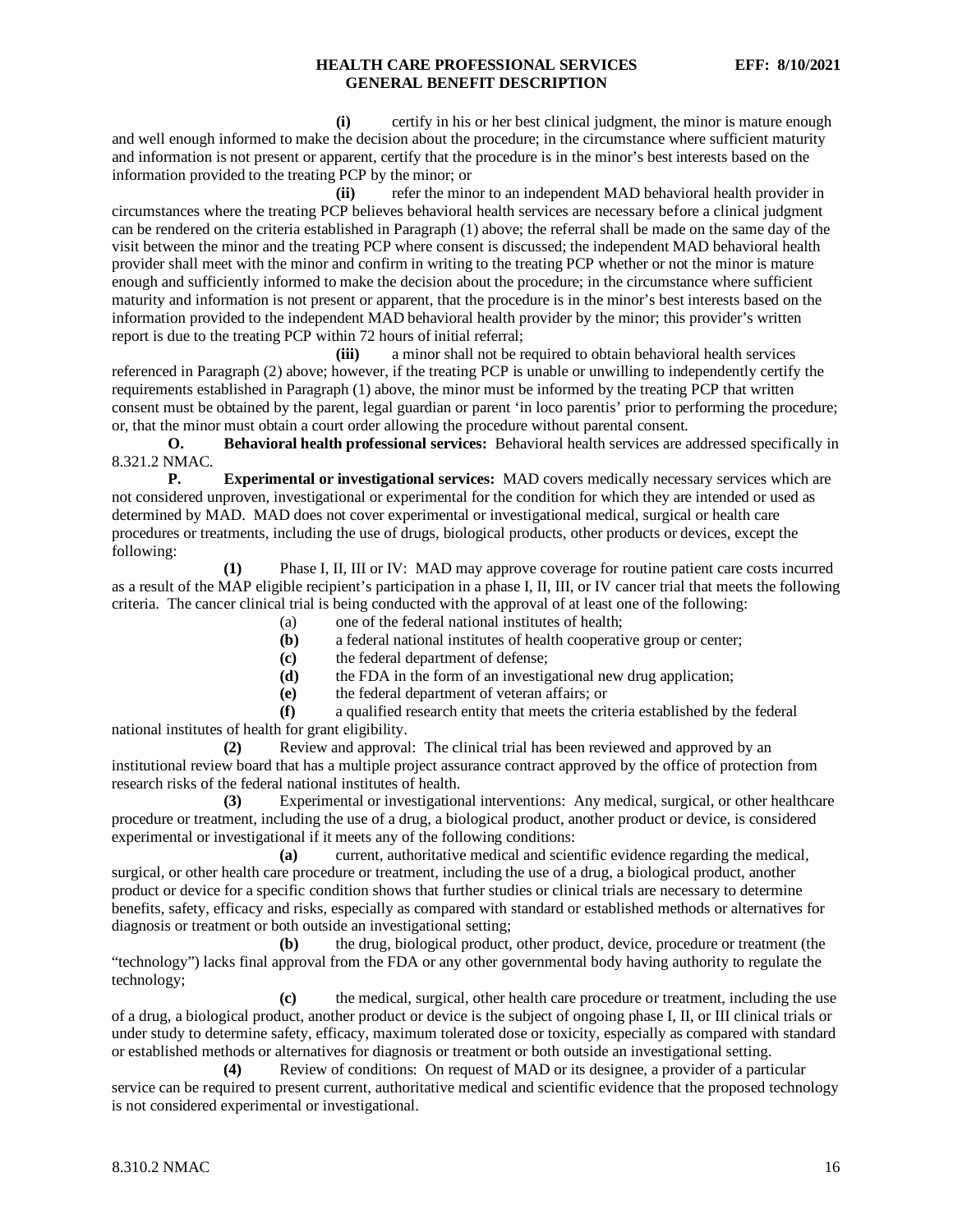**(5)** Reimbursement: MAD does not reimburse for medical, surgical, other health care procedures or treatments, including the use of drugs, biological products, other products or devices that are considered experimental or investigational, except as specified as follows. MAD will reimburse a provider for routine patient care services, which are those medically necessary services that would be covered if the MAP eligible recipient were receiving standard cancer treatment, rendered during the MAP eligible recipient's participation in phase I, II, III, or IV cancer clinical trials.

**(6)** Experimental or investigational services: MAD does not cover procedures, technologies or therapies that are considered experimental or investigational*.*

**Q. Smoking/Tobacco cessation:** MAD covers tobacco cessation services for all MAP eligible recipients.

**(1)** Eligible medical, dental, and behavioral health practitioner: Cessation counseling services may be provided by one of the following:

**(a)** by or under the supervision of a physician; or

**(b)** by any other MAD enrolled health care professional authorized to provide other MAD services who is also legally authorized to furnish such services under state law;

**(c)** generally, eligible practitioners would be medical practitioners, including independently enrolled CNPs, behavioral health and dental practitioners; physician assistants and CNPs not enrolled as independent MAD providers, and registered nurses and dental hygienists may bill for counseling services through the enrolled entity under which their other services are billed, when under the supervision of a dentist or physician;

**(d)** counseling service must be prescribed by a MAD enrolled licensed practitioner. **(2)** Eligible pharmacy providers: For rendering tobacco cessation services, eligible pharmacists are those who have attended at least one continuing education course on tobacco cessation in

accordance with the federal public health guidelines found in the United States department of health and human services; public health services' *quick reference guide for clinicians*, and *treating tobacco use and dependence*.

**(3)** Tobacco cessation drug items: MAD covers all prescribed tobacco cessation drug items for a MAP eligible recipient as listed in this section when ordered by a MAD enrolled prescriber and dispensed by a MAD enrolled pharmacy. MAD does not require prior authorization for reimbursement for tobacco cessation products, but the items must be prescribed by a MAD enrolled practitioner. Tobacco cessation products include, but are not limited to the following:

**(a)** sustained release buproprion products;<br>**(b)** varenicline tartrate tablets: and

**(b)** varenicline tartrate tablets; and

**(c)** prescription and over-the-counter (OTC) nicotine replacement drug products, such as lozenges, patches, gums, sprays and inhalers.

**(4)** Covered services: MAD makes reimbursement for assessing all MAP eligible recipient's tobacco dependence including a written tobacco cessation treatment plan of care as part of an evaluation and management (E&M) service, and may bill using the E&M codes. MAD covers face-to-face counseling when rendered by an appropriate provider. The effectiveness of counseling is comparable to pharmacotherapy alone. Counseling plus medication provides additive benefits. Treatment may include prescribing any combination of tobacco cessation products and counseling. Providers can prescribe one or more modalities of treatment. Cessation counseling session refers face-to-face MAP eligible recipient contact of either

**(a)** intermediate session (greater than three minutes up to 10 minutes); or

**(b)** intensive session (greater than 10 minutes).

**(5)** Documentation for counseling services: Ordering and rendering practitioners must maintain sufficient documentation to substantiate the medical necessity of the service and the services rendered, which may consist of documentation of tobacco use. The rendering practitioner must maintain documentation that face-to-face counseling was prescribed by a practitioner, even if the case is a referral to self, consistent with other NMAC rules and other materials.

**(6)** Limitations on counseling sessions: The services do not have any limits on the length of treatment or quit attempts per year. The program also allows participants to try multiple treatments and does not impose any requirement to enroll into counseling. During the 12-month period, the practitioner and the MAP eligible recipient have flexibility to choose between intermediate or intensive counseling modalities of treatment for each session.

**R. Screening, brief intervention and referral to treatment (SBIRT) service:** SBIRT is a community-based practice designed to identify, reduce and prevent problematic substance use or misuse and cooccurring mental health disorders as an early intervention. Through early identification in a medical setting, SBIRT services expand and enhance the continuum of care and reduce costly health care utilization. The primary objective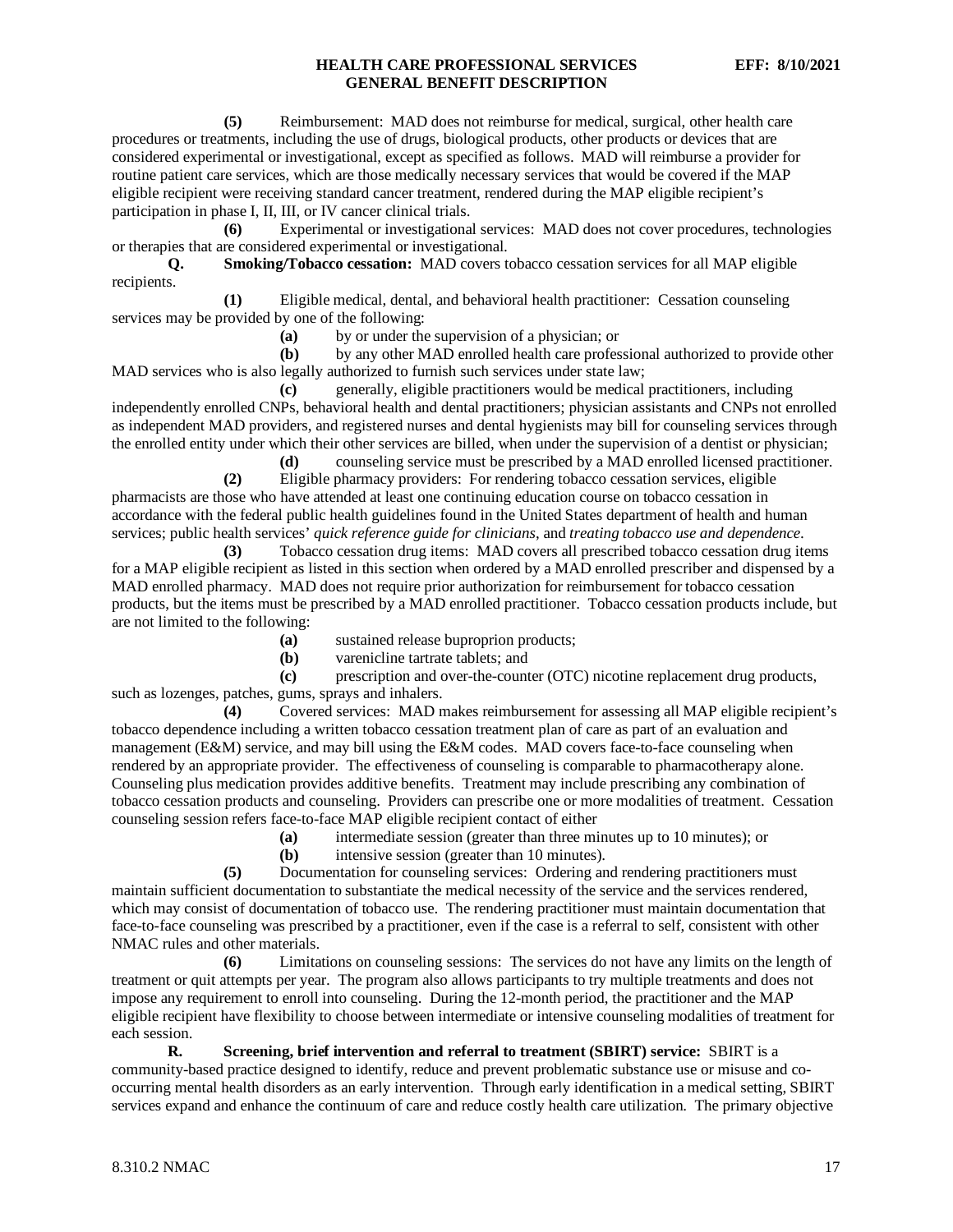is the integration of behavioral health with physical health care. SBIRT is delivered through a process consisting of universal screening, scoring the screening tool and a warm hand-off to a SBIRT trained professional who conducts a face-to-face brief intervention for positive screening results. If the need is identified for behavioral health treatment, the certified SBIRT staff, with the eligible recipient's approval, assists in securing behavioral health services. Only a physical health office, clinic, or facility who has been certified by a HSD approved SBIRT trainer and uses the approved healthy lifestyle questionnaire (HLQ) can complete the screen. The physical office, clinic or facility must be the billing provider, not the individual practitioner. All practitioners must be SBIRT certified and are employees or contractors of a SBIRT physical health office, clinic or facility. See the SBIRT policy and billing manual for detailed description of the service and billing requirements.

**S. Other services:** Other covered and noncovered services including hospitalization and other residential facilities, devices for hearing and vision correction, behavioral health services, home and community based services, EPSDT services, case management and other adjunct and specialty services are described in other NMAC rules.

[8.310.2.12 NMAC - Rp, 8.310.2.12 NMAC, 1/1/2014; A, 8/10/2021]

#### <span id="page-18-0"></span>**8.310.2.13 GENERAL NONCOVERED SERVICES**

**A. General noncovered services:** MAD does not cover certain procedures, services, or miscellaneous items. See specific provider or service rules or sections of this rule for additional information on service coverage and limitations. A provider cannot turn an account over to collections or to any other factor intending to collect from the MAP eligible recipient or his or her authorized representative; see 8.302.2 NMAC*.* A provider cannot bill a MAP eligible recipient or his or her authorized representative for the copying of the MAP eligible recipient's records, and must provide copies of the MAP eligible recipient's records to other providers upon request of the MAP eligible recipient.

**B. Appointment, interest and carrying charges:** MAD does not cover penalties on payments for broken or missed appointments, costs of waiting time, or interest or carrying charges on accounts. A provider may not bill a MAP eligible recipient or his or her authorized representative for these charges or the penalties associated with missed or broken appointments or failure to produce eligibility cards, with the exception of MAP recipient eligibility categories of CHIP or WDI who may be charged up to \$5 for a missed appointment.

**C. Contract services:** Services furnished by a contractor, an organization, or an individual who is not the billing provider must meet specific criteria for coverage as stated in MAD or its designee's NMAC rules, billing instructions, policy manuals; see 8.302.2 NMAC.

**D. Cosmetic services and surgeries:** MAD does not cover cosmetic items or services that are prescribed or used for aesthetic purposes. This includes items for aging skin, for hair loss, and personal care items such as non-prescription lotions, shampoos, soaps or sunscreens. MAD does not cover cosmetic surgeries performed for aesthetic purposes. "*Cosmetic surgery*" is defined as a procedure performed to improve the appearance of physical features that may or may not improve the functional ability of the area of concern. MAD covers only a surgery that meets specific criteria and is approved as medically necessary reconstructive surgery.

**E. Postmortem examinations:** MAD does not cover postmortem examinations.<br> **F. Education or vocational services:** MAD does not cover literature, booklets

**F. Education or vocational services:** MAD does not cover literature, booklets, and other educational materials. Dietary counseling is covered only for a MAP eligible recipient under 21 years of age, as part of the EPSDT program and for a pregnant MAP eligible recipient. MAD does not cover formal educational or vocational training services, unless those services are included as active treatment services for a MAP eligible recipient in intermediate care facility for individuals with intellectual disabilities (ICF-IID)or for a MAP eligible recipient under 21 years of age receiving inpatient psychiatric services [42 CFR 441.13(b)]. "*Formal educational services*" relate to training in traditional academic subjects. Vocational training services relate to organized programs directly related to the preparation of a MAP eligible recipient for paid or unpaid employment.

**G. Hair or nail analysis:** MAD does not cover hair or nail analysis.

**H. Preparations dispensed for home use:** MAD does not cover oral, topical, otic, or ophthalmic preparations dispensed to a MAP eligible recipient by a PCP, a CNP, a P.A., or an optometrist for home use or self administration unless authorized by MAD to assure the availability of medications.

**I. Routine physical examinations:** MAD only covers a routine physical examination for:

**(1)** a MAP eligible recipient residing in a NF or an ICF-IID facility.

**(2)** a MAP eligible recipient under 21 years of age through the tot to teen health check screen, New Mexico's EPSDT screening program. Included in the coverage is the physical examinations, screenings and treatment.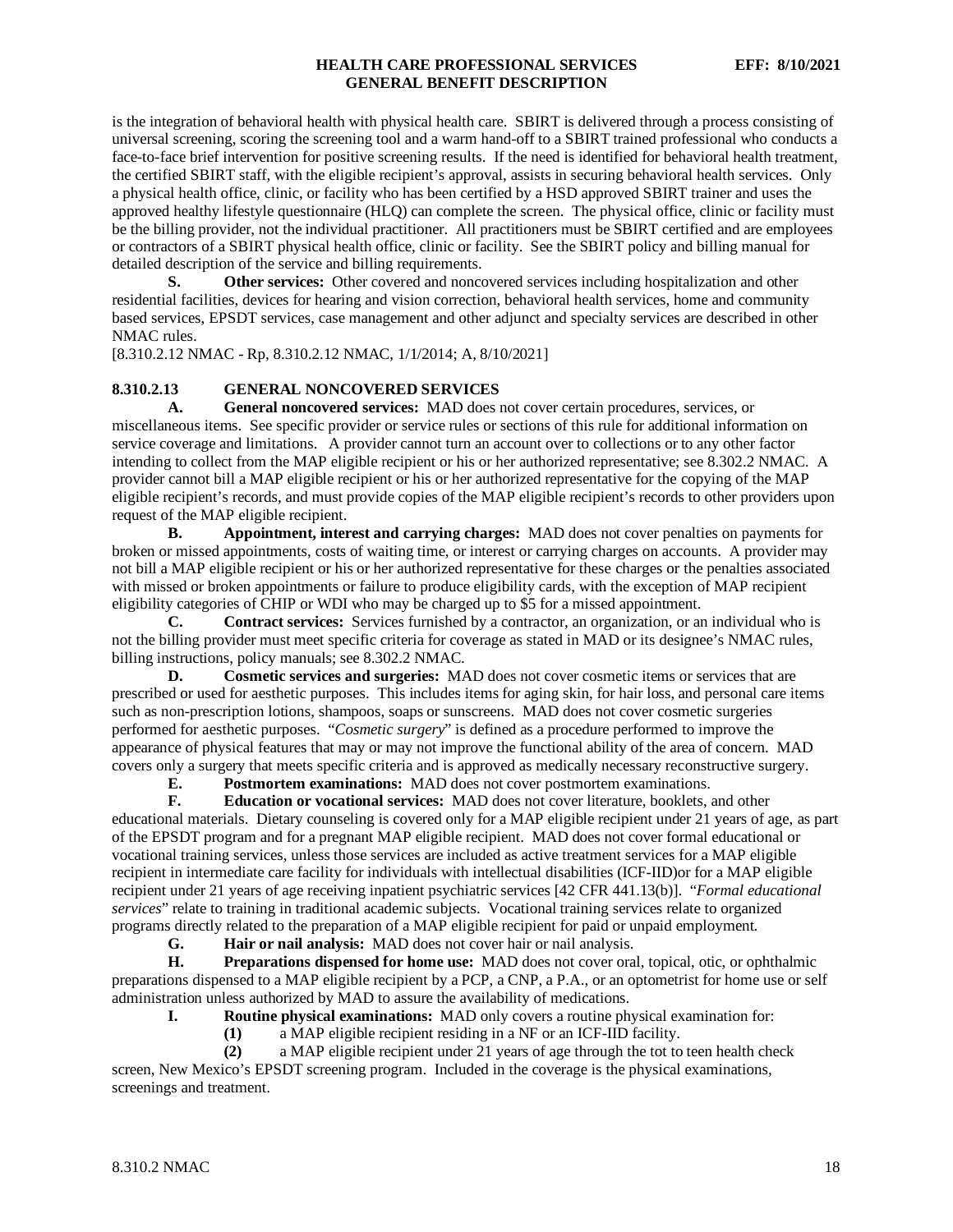**J. Screening services:** MAD does not cover screening services that are not used to make a diagnosis, such as chromosome screening, hypertension screening, diabetic screening, general health panels, executive profiles, paternity testing, or premarital screens. MAD covers screening services for a MAP eligible recipient under 21 years of age through the tot to teen healthcheck program. MAD covers screening services ordered by a provider for cancer detection such as pap smears and mammograms for a MAP eligible recipient when medically appropriate.

**K. Services not covered by medicare:** MAD does not cover services, procedures, or devices that are not covered by medicare due to their determination that the service is not medically necessary or that the service is experimental or not effective.

**L. Bariatric surgery services:** Bariatric surgery services are covered only when medically indicated and alternatives are not successful.

**M. Services and tests which are not routinely warranted due to the MAP eligible recipient's age:** MAD does not reimburse for routine screening, tests, or services which are not medically necessary due to the age of the MAP eligible recipient:

**(1)** Papanicolaou test (pap smear) for women under 21 years of age unless prior history or risk factors make the test medically warranted; and

**(2)** prostate specific antigen (PSA) test for men under age 40 unless prior history or risk factors make the test medically warranted.

**N. Services for surrogate mothers:** MAD does not pay for services for pregnancy, complications encountered during pregnancy related conditions, prenatal care and post-partum care, or delivery for services to a surrogate mother for which an agreement or contract between the surrogate mother and another party exists. [8.310.2.13 NMAC - Rp, 8.310.2.14 NMAC, 1/1/2014; A, 8/10/2021]

<span id="page-19-0"></span>**8.310.2.14 PRIOR AUTHORIZATION AND UTILIZATION REVIEW:** All MAD services are subject to UR for medical necessity and program compliance. Reviews can be performed before services are furnished, after services are furnished and before payment is made, or after payment is made. The provider must contact HSD or its authorized agents to request UR instructions. It is the provider's responsibility to access these instructions or ask for hard copies to be provided, to understand the information provided, to comply with the requirements, and to obtain answers to questions not covered by these materials. When services are billed to and paid by a coordinated services contractor authorized by HSD, the provider must follow that contractor's instructions for authorization of services.

**A. Prior authorization:** Procedures or services may require a prior authorization from MAD or its designee. Services for which a prior authorization was obtained remain subject to UR at any point in the payment process, including after payment has been made. It is the provider's responsibility to contact MAD or its designee and review documents and instructions available from MAD or its designee to determine when a prior authorization is necessary*.*

**(1)** Dental services: MAD covers certain services, including some diagnostic, preventive, restorative, endodontic, periodontic, removable prosthodontics, maxillofacial prosthetic, oral surgery, and orthodontic services only when a prior authorization is received from MAD or its designee. MAD covers medically necessary orthodontic services to treat handicapping malocclusions for a MAP eligible recipient under 21 years of age by prior authorization.

**(2)** Transplantation services**:** A written prior authorization must be obtained for any transplant, with the exception of a cornea and a kidney. The prior authorization process must be started by the MAP eligible recipient's attending PCP contacting the MAD UR contractor. Services for which prior approval was obtained remain subject to UR at any point in the payment process.

**(3)** Pregnancy termination services: Services to terminate a pregnancy do not require a prior authorization from MAD or its designee.

**(4)** Eligibility determination: The prior authorization of a service does not guarantee that an individual is eligible for MAD or other health care programs. A provider must verify that an individual is eligible for a specific program at the time services are furnished and must determine if a MAP eligible recipient has other health insurance.

**(5)** Reconsideration: A provider who disagrees with a prior authorization -request denial or another review decision can request reconsideration; see 8.350.2 NMAC*.*

**B. Prior authorization and UR:** MAD has developed an UR process to regulate provider compliance with MAD quality control and cost containment objectives. See 42 CFR Section 456. Specific details pertinent to a service or a provider are contained in NMAC rules or UR instructions for that specific service or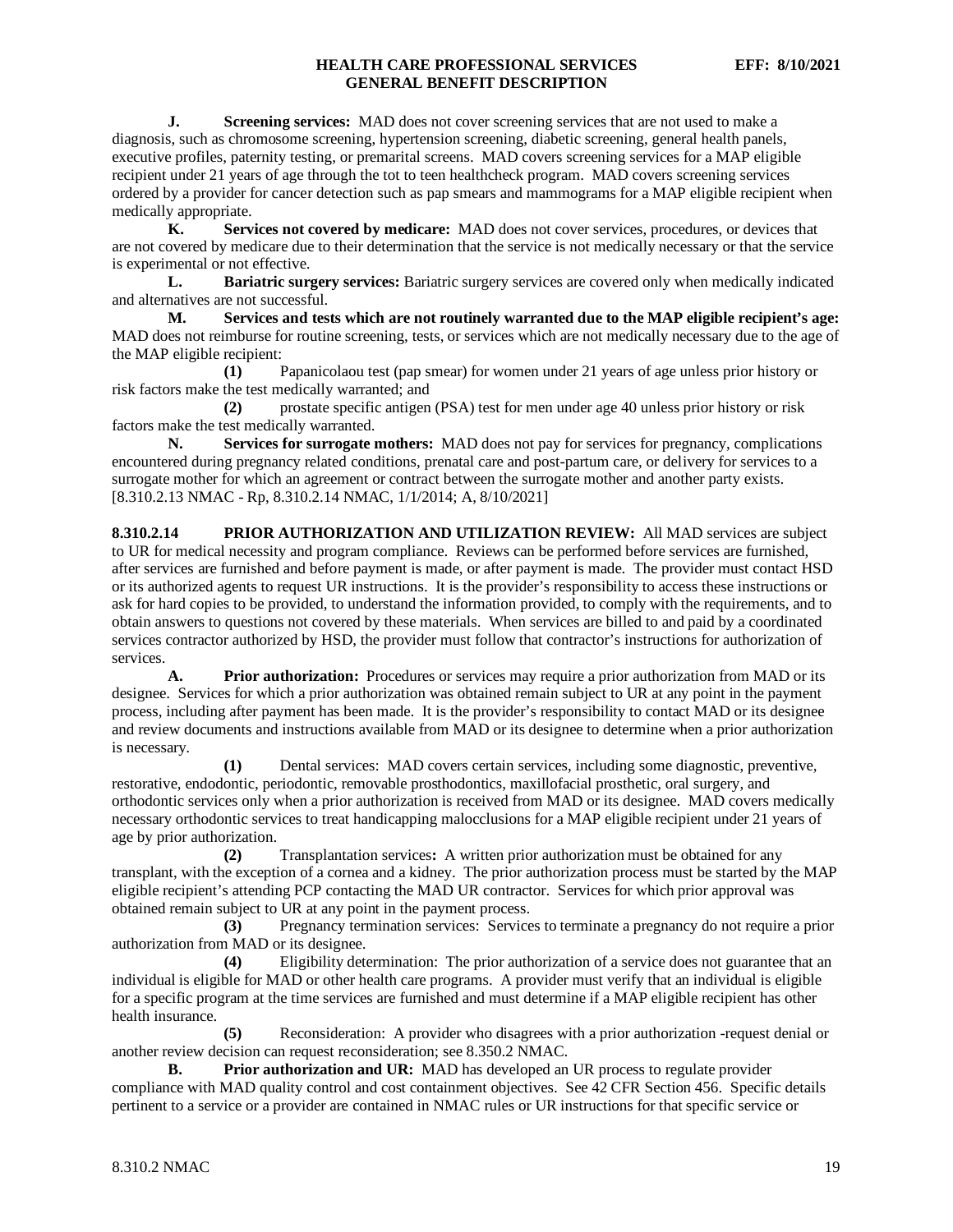provider type. MAD makes available on the HSD/MAD website, on other program-specific websites, or in hard copy format, information necessary to participate in health care programs administered by HSD or its authorized agents, including program rules, billing instruction, UR instructions, and other pertinent materials. When enrolled, a provider receives instruction on how to access these documents. It is the provider's responsibility to access these instructions, to understand the information provided and to comply with the requirements. The provider must contact HSD or its authorized agents to obtain answers to questions related to the material or not covered by the material. To be eligible for reimbursement, a provider must adhere to the provisions of his or her MAD provider participation agreement (PPA) and all applicable statutes, regulations, rules, and executive orders. MAD or its selected claims processing contractor issues payments to a provider using electronic funds transfer (EFT) only. A provider must supply necessary information in order for payment to be made.

**C. Medical necessity requirements:** MAD reimburses a provider for furnishing MAD covered service to a MAP eligible recipient only when the service is medically necessary. Medical necessity is required for the specific service, level of care (LOC), and service setting, if relevant to the service. A provider must verify that MAD covers a specific service and that the service is medically necessary prior to furnishing the service. Medical necessity determinations are made by professional peers based on established criteria, appropriate to the service that are reviewed and approved by MAD. MAD denies payment for services that are not medically necessary and for services that are not covered by MAD. The process for determining medical necessity is called UR. The UR of a MAD service may be performed directly by MAD or its designee, or another state agency designated by MAD.

**D. Timing of UR:**

**(1)** A UR may be performed at any time during the service, payment, or post payment processes. In signing the MAD PPA, a provider agrees to cooperate fully with MAD or its designee in their performance of any review and agree to comply with all review requirements. The following are examples of the reviews that may be performed:

- **(a)** prior authorization review (review occurs before the service is furnished);
- **(b)** concurrent review (review occurs while service is being furnished);
- **(c)** pre-payment review (claims review occurring after service is furnished but

before payment);

**(d)** retrospective review (review occurs after payment is made); and

**(e)** one or more reviews may be used by MAD to assess the medical necessity and program compliance of any service.

**(2)** Prior authorization reviews: A claim for a service that requires a prior authorization are paid only if the prior authorization was obtained and approved by MAD or MAD's UR contractor, prior to services being furnished. A prior authorization specifies the approved number of service units that a provider is authorized to furnish to a MAP eligible recipient and the date the service must be provided.

**(a)** A prior authorization does not guarantee that an individual is eligible for a specific MAD service. A provider must verify that individuals are eligible for a specific MAD service at the time the service is furnished.

**(b)** Information on the specific service or procedure that requires a prior authorization for a specific provider type are contained in the applicable MAD rules and the UR instructions for that provider type or service.

**(c)** A service that has been approved by MAD or its designee does not prevent a later denial of payment if the service has been determined to be not medically necessary or if the individual was not eligible for the service.

**(d)** A prior authorization review is used to authorize service for a MAP eligible recipient before a service is furnished. A request for a retroactive prior authorization may be approved only under the following circumstances:

**(i)** approval is made as part of the process of determining MAD eligibility for certain categories, such as a MAD institutional care or home and community-based services waiver (HCBSW) programs. In these situations, the determination of medical necessity for an institutional LOC of the service is a factor in establishing MAD eligibility and may be made after the MAP eligible recipient receives NF or HCBSW services;

**(ii)** the service is furnished before the determination of the effective date of the recipient's MAP eligibility for a MAD service or the servicing provider's MAD PPA; a retrospective request for a prior authorization is based on retrospective recipient or provider eligibility must be received in writing by MAD or its designee within 30 calendar days of the date of the eligibility determination;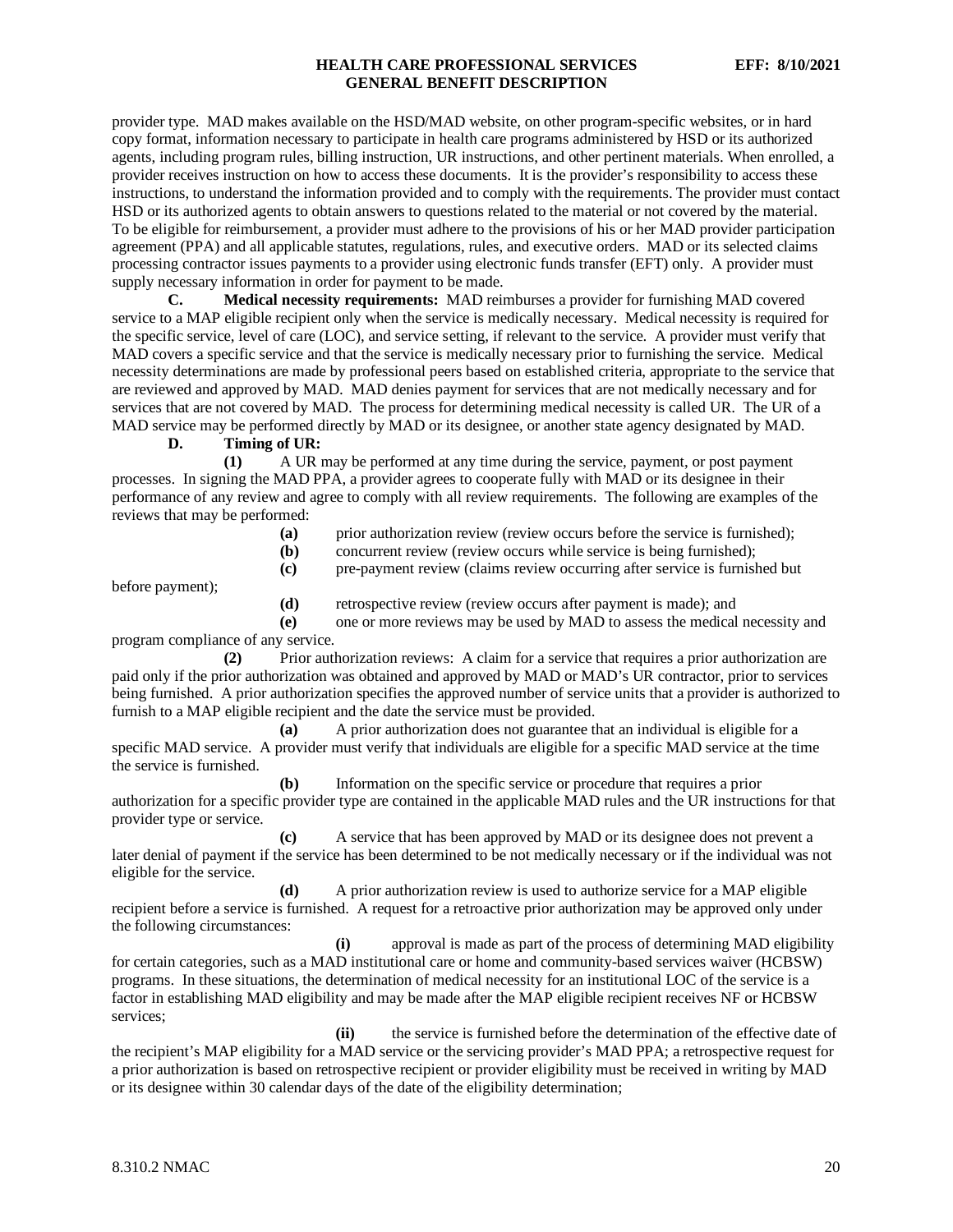**(iii)** in cases of medical emergency; a medical emergency is defined as a medical condition, manifesting itself by acute symptoms of sufficient severity that the absence of immediate medical attention could be reasonably expected to result in one of the following: an individual's death; placement of an individual's health in serious jeopardy; serious impairment of bodily functions; or serious dysfunction of any bodily organ or part;

**(iv)** a service that is furnished to a medicare recipient who is also eligible for a MAD service and medicare has denied payment for a reason that is not based on medical necessity; requests for a retroactive prior authorization must be accompanied by a copy of the document from medicare that denied payment and states the reason for denial; a service denied payment by medicare because of lack of medical necessity is not covered by MAD.

**(3)** Concurrent review: A concurrent review is conducted while the service is being furnished. A continued stay or continued service review is concurrent review for medical necessity.

**(4)** Prepayment review: A prepayment review is conducted after a service has been furnished and a claim for payment has been filed by the provider. If a service is not a covered MAD benefit or not medically necessary, payment for that service will be denied.

**(5)** Retrospective review: A retrospective review is conducted after the claim has been processed and payment is made. Information from the paid claim is compared with the provider records detailing the service and medical necessity.

**(a)** If MAD determines the service specified on the claim was not performed or, was not a covered benefit or was not medically necessary, the MAD payment is recouped.

**(b)** Retrospective review involves the review of a specific portion or the entire record of service. Depending on the service, validation of either or both the diagnosis or procedure, validation of diagnostic related groups (DRGs), and quality of care are examples of indicators or issues which may be reviewed.

**(c)** A retrospective review may be conducted by MAD or its designee on a random or selective basis. In addition to reviews performed by a MAD staff or its designee, MAD analyzes statistical data to determine utilization patterns. Specific areas of overutilization may be identified that result in recoupment or repayment from either or both a provider or the assignment of a MAP eligible recipient to a MAD medical management designated provider.

**(d)** A selective or scheduled review is conducted to focus on the overutilization and underutilization of a specific service or provider. The service or procedure selected for this focused retrospective review is identified by MAD as potential or actual problems.

**E. Denial of payment:** If a service or procedure is not medically necessary or not a covered MAD service, MAD may deny a provider's claim for payment. If MAD determines that a service is not medically necessary before the claim payment, the claim is denied. If this determination is made after payment, the payment amount is subject to recoupment or repayment.

**F. Review of decisions:** A provider who disagrees with a prior authorization request denial or another review decision may request reconsideration from MAD or the MAD designee that performed the initial review and issued the initial decision; see 8.350.2 NMAC. A provider who is not satisfied with the reconsideration determination may request a HSD provider administrative hearing; see 8.352.3 NMAC. [8.310.2.14 NMAC - Rp, 8.310.2.15 NMAC, 1/1/2014]

### **HISTORY OF 8.310.2 NMAC:**

**Pre-NMAC History:** The material in this part was derived from that previously filed with the State Records Center:

ISD 310.0100, Physician Services, filed 1/9/1980.

ISD 310.0100, Physician Services, filed 6/16/1980.

ISD 310.0100, Physician Services, filed 4/2/1982.

ISD-Rule-310.0100, Physician Services, filed 9/2/1983.

ISD-Rule-310.0100, Physician Services, filed 3/30/1984.

ISD-Rule-310.0100, Physician Services, filed 4/26/1984.

ISD-Rule-310.0100, Physician Services, filed 2/25/1986.

MAD Rule 310.01, Physician Services, filed 12/15/1987.

MAD Rule 310.01, Physician Services, filed 4/27/1988.

MAD Rule 310.01, Physician Services, filed 4/20/1992.

MAD Rule 310.01, Physician Services, filed 3/10/1994.

SP-004.0400, Section 4, General Program Administration Medicaid Quality Control, filed, 1/23/1981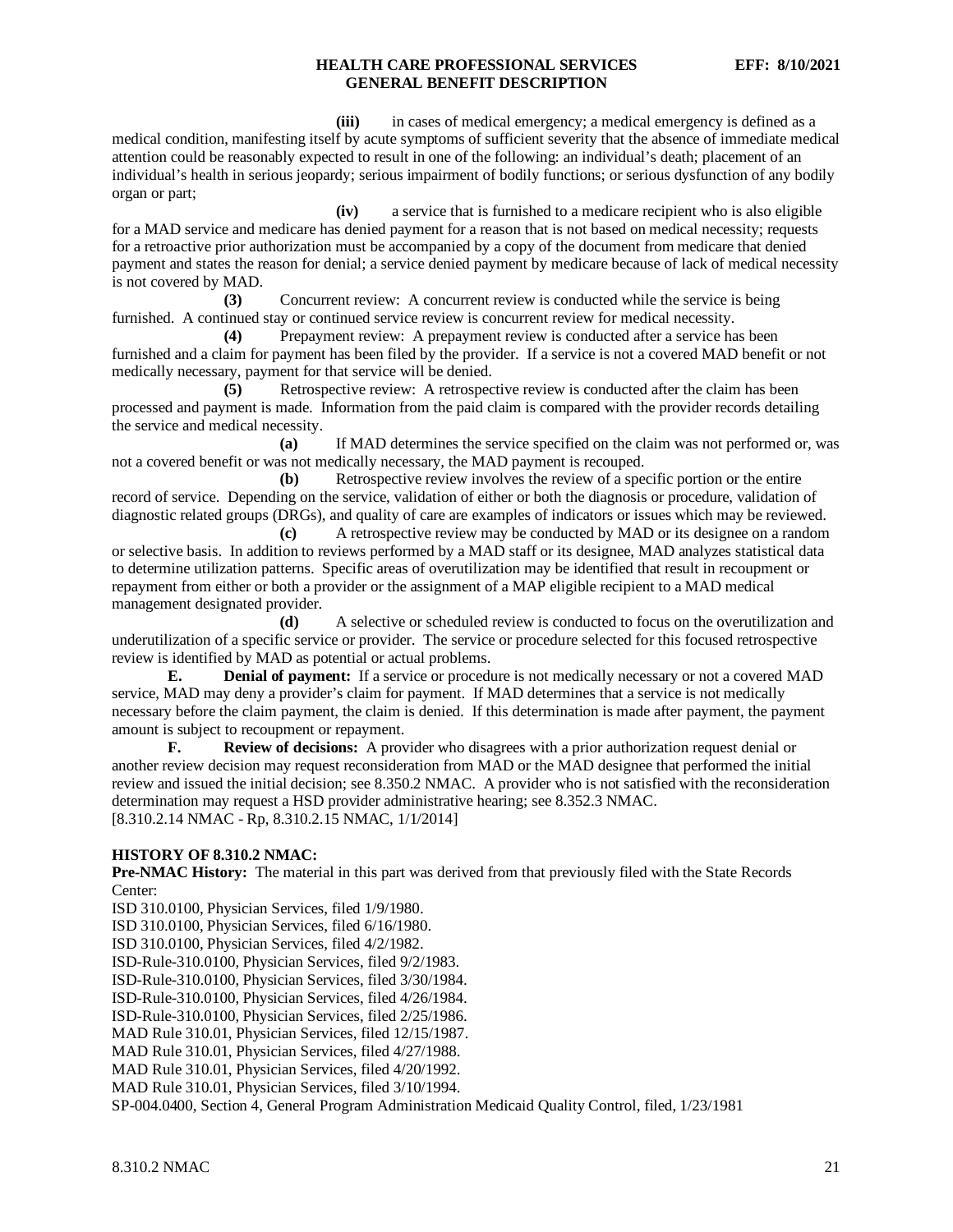SP-003.0103, Standards and Methods for Assuring High Quality Care, filed 1/27/1981. SP-004.1400, Section 4, General Program Administration Utilization Control, filed 3/3/1981. MAD Rule 310.27, Anesthesia Services, filed 7/2/1990. ISD 310.1000, Vision Care Services, filed 2/13/1980. ISD 310.1000, Vision Care Services, filed 7/8/1982. ISD Rule 310.1000, Vision Care Services, filed 2/28/1983. ISD Rule 310.1000, Vision Care Services, filed 8/23/1984. MAD Rule 310.10, Vision Care Services, filed 12/15/1987. MAD Rule 310.10, Vision Care Services, filed 10/26/1988. MAD Rule 310.10, Vision Care Services, filed 4/20/1992. ISD 310.0900, Dental Services, filed 2/13/1980. ISD 310.0900, Dental Services, filed 6/8/1981. ISD 310.0900, Dental Services, filed 10/14/1983. MAD Rule 310.09, Dental Services, filed 4/20/1992. MAD Rule 310.09, Dental Services, filed 11/12/1993. ISD 310.1500, Psychiatric and Psychological Services, filed 2/13/1980. ISD Rule 310.1500, Psychiatric and Psychological Services, filed 2/7/1986. MAD Rule 310.15, Psychiatric and Psychological Services, filed 12/15/1987. ISD Rule 310.1900, Certified Nurse Midwife Services, filed 9/19/1983. MAD Rule 310.19, Certified Nurse Midwife Services, filed 12/15/1987. MAD Rule 310.19, Midwife Services, filed 8/31/1989. ISD 310.1100, Podiatry Services, filed 2/13/1980. ISD 310.1100, Podiatry Services, filed 10/14/1981. ISD Rule 310.1100, Podiatry Services, filed 2/28/1983. ISD Rule 310.1100, Podiatry Services, filed 2/21/1986. MAD Rule 310.11, Podiatry Services, filed 12/15/1987. MAD Rule 310.11, Podiatry Services, filed 4/27/1988. MAD Rule 310.11, Podiatry Services, filed 4/20/1992. ISD-Rule 310.2100, Dialysis Services, filed 4/8/1985. SP-003.0400, Section 3, Services: General Provisions Special Requirements Applicable to Sterilization Procedures, filed 1/23/1981. ISD 310.1300, Family Planning Services, filed 2/18/1980. MAD Rule 310.13, Family Planning Services, filed 12/15/1987. ISD 310.0200, Hospital Services, filed 1/9/1980. ISD 310.0200, Hospital Services, filed 12/8/1980. ISD 310.0200, Hospital Services, filed 12/30/1981. ISD 310.0200, Hospital Services, filed 4/2/1982. ISD 310.0200, Hospital Services, filed 7/8/1982. ISD Rule 310.0200, Hospital Services, filed 4/5/1983. ISD Rule 310.0200, Hospital Services, filed 2/15/1984. ISD Rule 310.0200, Hospital Services, filed 4/26/1984. ISD Rule 310.0200, Hospital Services, filed 2/21/1986. MAD Rule 310.02, Hospital Services, filed 12/1/1987. MAD Rule 310.02, Hospital Services, filed 4/27/1988. MAD Rule 310.02, Hospital Services, filed 5/23/1988. MAD Rule 310.02, Hospital Services, filed 8/18/1988. MAD Rule 310.02, Hospital Services, filed 3/20/1989. MAD Rule 310.02, Hospital Services, filed 7/2/1990. MAD Rule 310.02, Hospital Services, filed 3/27/1992. MAD Rule 310.02, Hospital Services, filed 4/21/1992. MAD Rule 310.02, Hospital Services, filed 5/1/1992. MAD Rule 310.02, Hospital Services, filed 7/14/1993. MAD Rule 310.02, Hospital Services, filed 3/10/1994. MAD Rule 310.02, Hospital Services, filed 6/15/1994. MAD Rule 310.02, Hospital Services, filed 12/8/1994. MAD Rule 766, Pregnancy Termination Procedures, filed 11/30/1994.